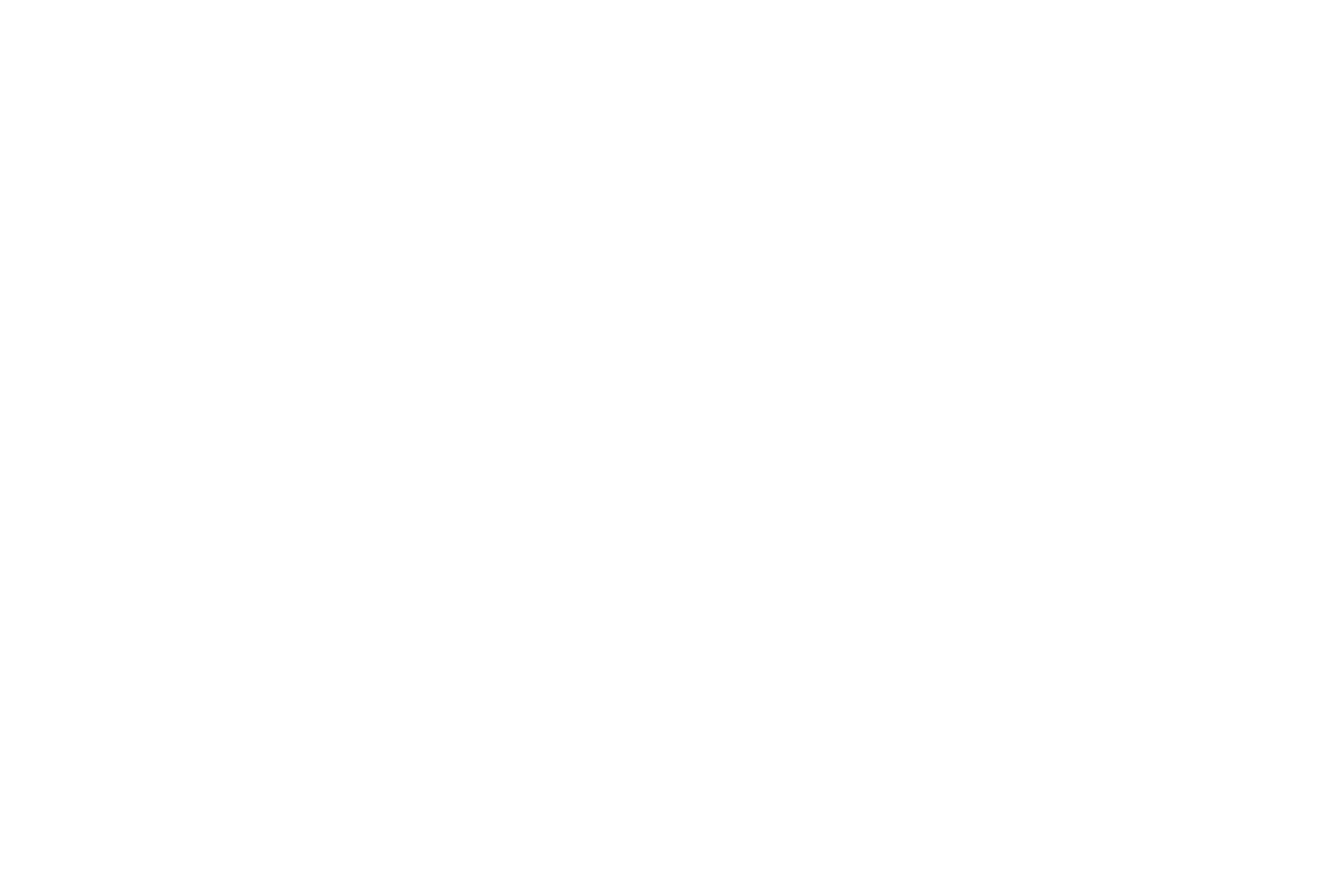## **CONTENTS**

| <b>IMPORTANT NOTICE</b>                                                                                                                                     | 5                          |
|-------------------------------------------------------------------------------------------------------------------------------------------------------------|----------------------------|
| <b>NEW VEHICLE INFORMATION</b>                                                                                                                              | $\overline{\phantom{a}}$   |
| <b>FCAA MANUFACTURER'S WARRANTY</b>                                                                                                                         | 10                         |
| <b>FCAA MANUFACTURER'S WARRANTY TERMS AND CONDITIONS</b>                                                                                                    | 11                         |
| <b>1. EXTENT OF FCAA MANUFACTURER'S WARRANTY</b>                                                                                                            | 11                         |
| <b>2. NEW VEHICLE WARRANTY</b><br>2.1. NEW VEHICLE WARRANTY PERIOD<br>2.2. NATURE AND AMBIT OF WARRANTY<br>2.3. COMMERCIAL USE                              | 11<br>11<br>12<br>12       |
| 3. 8-YEAR ANTI-PERFORATION WARRANTY<br>3.1. WARRANTY PERIOD<br>3.2. NATURE AND AMBIT OF WARRANTY<br>3.3. YOUR RESPONSIBILITIES<br>3.4. FOR YOUR BENEFIT     | 12<br>12<br>13<br>13<br>13 |
| <b>4. PROCEDURE FOR FCAA MANUFACTURER'S WARRANTY CLAIM</b><br>4.1 FCAA MANUFACTURER'S WARRANTY CLAIM<br><b>4.2 STEPS TO TAKE</b><br>4.3 CONTACT INFORMATION | 14<br>14<br>14<br>15       |
| 5. WHAT THE FCAA MANUFACTURER'S WARRANTY DOES NOT COVER                                                                                                     | 15                         |
| <b>6. WHAT THE FCAA MANUFACTURER'S WARRANTY SHALL NOT</b><br><b>FNTITLE THE OWNER TO RECEIVE</b>                                                            | 16                         |
| 7. VEHICLE CARE AND MAINTENANCE                                                                                                                             | 16                         |
| <b>8. USE OF GENUINE SPARE PARTS</b>                                                                                                                        | 16                         |
| <b>9. SCHEDULED MAINTENANCE</b>                                                                                                                             | 16                         |

| <b>10. IMPORTANT ADVICE</b>                                     | 19 |
|-----------------------------------------------------------------|----|
| 10.1. WARNING LEGEND                                            | 20 |
| 10.2. GENERAL VEHICLE MAINTENANCE CONSIDERATIONS                | 21 |
| 10.3 FNGINE OIL                                                 | 21 |
|                                                                 |    |
| 11. RECOMMENDATIONS FOR USE OF THE VEHICLE                      | 21 |
| 11.1 STARTING THE ENGINE                                        | 21 |
| 11.2 WARMING THE ENGINE                                         | 21 |
| 11.3. SWITCHING OFF                                             | 22 |
| 11.4 FUFL                                                       | 22 |
| 11.5 FTHANOL                                                    | 22 |
| 11.6. WHY USE PETRONAS LUBRICANTS IN THE ENGINE OF YOUR VEHICLE | 22 |
| <b>12. ROADSIDE ASSISTANCE</b>                                  | 23 |
| <b>MAINTENANCE SCHEDULE</b>                                     |    |
| ALFA ROMEO STELVIO 2.0L MULTIAIR PETROL ENGINE                  | 26 |
| <b>MAINTENANCE SCHEDULE</b>                                     |    |
| ALFA ROMEO STELVIO 3.2L QUADRIFOGLIO PETROL ENGINE              | 27 |
|                                                                 |    |
| <b>SCHEDULED SERVICE LOG STAMPS</b>                             | 29 |
|                                                                 |    |
| <b>CHANGE OF OWNERSHIP/ADDRESS FORMS</b>                        | 33 |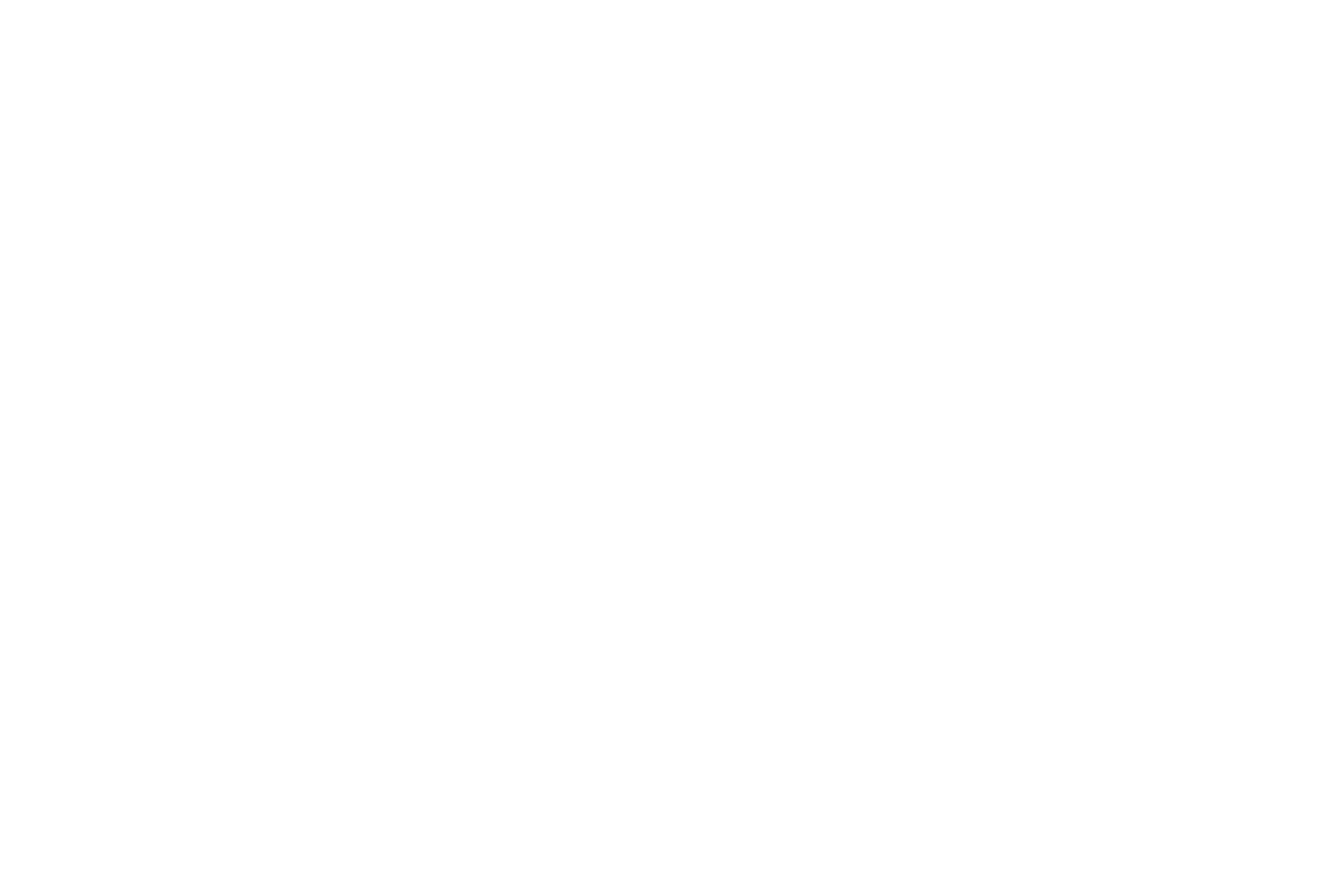## **IMPORTANT NOTICE**

The FCAA Manufacturer's Warranty set out below applies to all persons who purchase an Alfa Romeo Stelvio passenger vehicle in Australia.

# **YOUR CONSUMER RIGHTS**

The benefits given to you in the FCAA Manufacturer's Warranty are in addition to, and do not detract from, any rights and remedies that you may have under Australian consumer protection laws. Our goods come with guarantees that cannot be excluded under the Australian Consumer Law. You are entitled to a replacement or refund for a major failure and compensation for any other reasonably foreseeable loss or damage. You are also entitled to have the goods repaired or replaced if the goods fail to be of acceptable quality and the failure does not amount to a major failure.

The FCAA Manufacturer's Warranty:

- is not intended to change or exclude any statutory consumer rights that cannot be lawfully changed or excluded;
- is independent of any warranty that may be provided by the seller, for which the seller carries sole responsibility; and
- does not affect your rights against the seller, including any mandatory statutory rights you may have against the seller under consumer laws.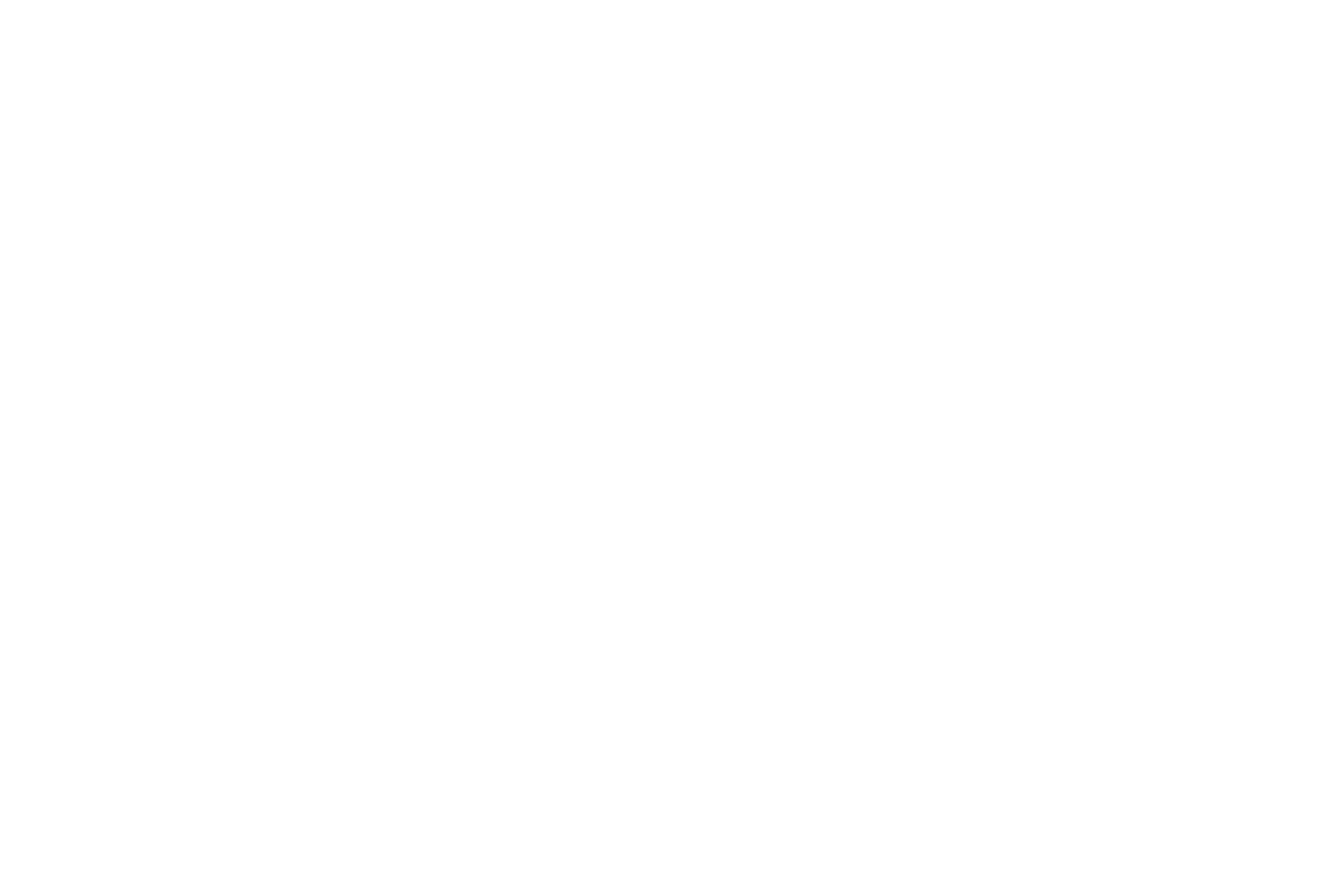| <b>VEHICLE DETAILS</b>                                                                                                                                               | <b>OWNER DETAILS</b>                                 |
|----------------------------------------------------------------------------------------------------------------------------------------------------------------------|------------------------------------------------------|
| Model Name:                                                                                                                                                          | Name:                                                |
|                                                                                                                                                                      | Address:                                             |
| Vehicle Identification Number (VIN):<br><b>Registration Number:</b>                                                                                                  | State:<br>Postcode:<br><b>Selling Dealer's Stamp</b> |
| <b>Vehicle Delivery Date:</b>                                                                                                                                        |                                                      |
| <b>IMPORTANT NOTICE</b><br>In the event that we need to contact you about your<br>vehicle, please notify us if there is any change to<br>name, address or ownership. |                                                      |
| Please use the 'Change of Ownership/Address'<br>form located at the end of this handbook.                                                                            | Selling Dealer's Sales Manager Signature             |
|                                                                                                                                                                      |                                                      |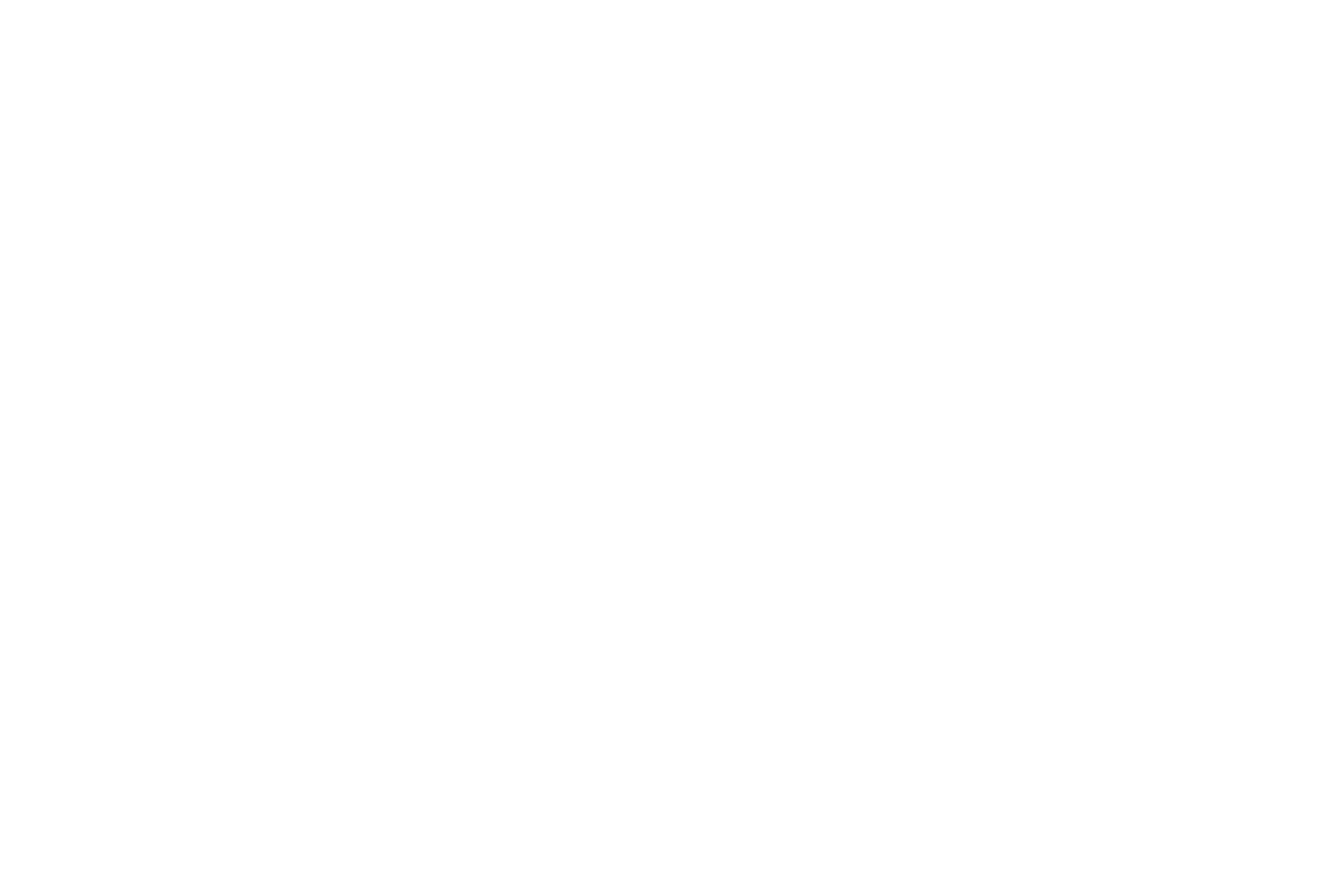#### *Dear Customer,*

*Congratulations for choosing an Alfa Romeo, one of the brands that has made its mark on world motoring history. Alfa Romeo has been building cars for more than 100 years, a record that few motor manufacturers can equal.*

*The vehicle you have just bought has been designed and built using state-of-the-art technology to ensure long-lasting high levels of quality and reliability.*

*This handbook tells you everything you need to know about the Alfa Romeo Stelvio Passenger Vehicle Warranty and also gives you information about services offered exclusively to Alfa Romeo customers and tips on how to maintain your vehicle in its original condition.*

*Enjoy your new Alfa Romeo.*

#### **Fully Covered**

Your Alfa Romeo has the backing of a 5-Year, unlimited kilometres Vehicle Warranty, and an 8-Year Anti-Perforation Warranty (together the "FCAA Manufacturer's Warranty"). So apart from routine adjustments and servicing items made necessary by fair wear and tear, everything from the engine to the bodywork with the exception of specific exclusions referred to in this handbook is guaranteed as explained in the appropriate warranty section of this handbook. Please read this section carefully and note the obligations and exclusions.

#### **Thoroughly Checked**

An Alfa Romeo service starts even before you collect your new car. Every new Alfa Romeo goes through a Pre-Delivery Inspection covering an extensive range of checks, during and after road testing. So you can be confident that from Day 1, everything has been done to provide safe and reliable motoring.

#### **Things to be aware of**

- Vehicle operators should ensure that they are fully aware of the contents of the vehicle handbook and have familiarised themselves with the vehicle before driving.
- The information contained in the Owner's Manual is for general reference only. The routine maintenance schedule and FCAA Manufacturer's Warranty information contained in this handbook is created specifically for Australia and to the extent of any inconsistencies supersedes that laid out in the Operating Information/Owner's Manual. All material contained in this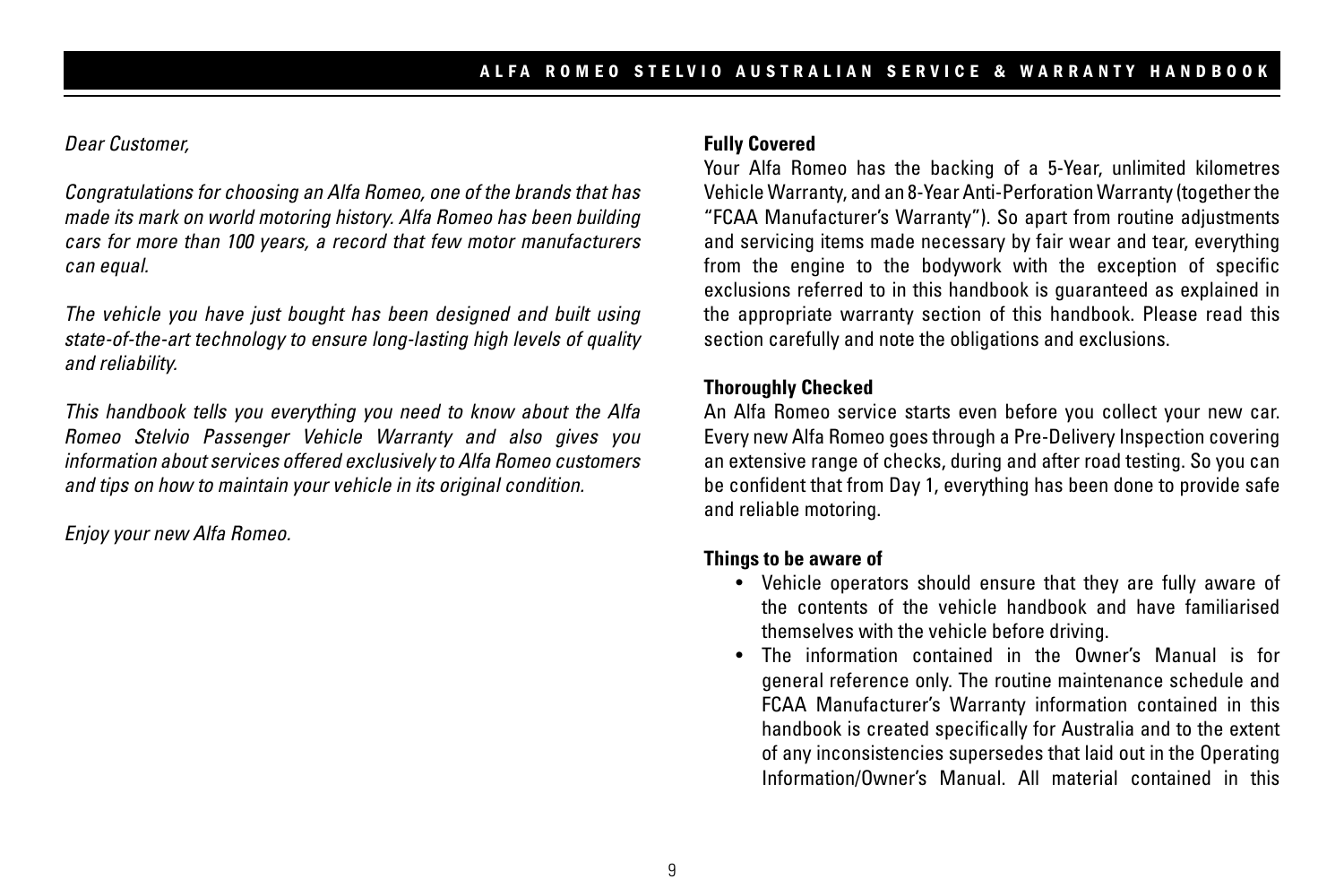publication is based on the latest information available at the time of publication approval. FCAA reserves the right without notice to publish revisions at any time. After you have read this manual, it should be stored in the vehicle for convenient reference and remain with the vehicle when sold.

#### **Use of Exchange Parts**

Please note goods presented for repair may be replaced by Mopar remanufactured goods of the same type rather than being repaired. Remanufactured parts may be used to repair the goods. In the interest of customer satisfaction, FCAA may offer an exchange service on some vehicle parts. This service is intended to reduce the amount of time your vehicle is not available for your use due to repairs. Parts used in exchange service may be new, remanufactured, reconditioned, or repaired, depending on the part involved.

All exchange parts that might be used meet FCAA's standards. Examples of the kinds of parts that might be serviced in this way are:

- Engine assemblies;
- Transmission assemblies;
- Instrument cluster assemblies:
- Radios, CD players and navigation units; or
- Control modules.

## **FCAA MANUFACTURER'S WARRANTY**

Alfa Romeo vehicles offer all customers the benefits of two forms of Warranty:

- 1. A New Vehicle Warranty which commences on the Date of Sale (as defined in section 2.1) and continues for a period of 5-Years regardless of kilometres travelled (excluding "Commercial Use" vehicles, which are limited to 200,000 kilometres - see page 12 for additional information) for manufacturing defects, with exception of items such as tyres, locally supplied batteries and radio/sound equipment, which are covered by warranties from their individual supplier.
- 2. An 8-Year Anti-Perforation Warranty against perforation of the bodywork by corrosion originating inside the bodywork itself.

Please read together the FCAA Manufacturer's Warranty and the FCAA Manufacturer's Warranty Term and Conditions in order that you are aware of your obligations to maintain the validity of this Warranty and exclusions to this policy.

This FCAA Manufacturer's Warranty is provided by FCA Australia Pty Ltd ABN 23 125 956 505 trading as FCA Australia of 437 Plummer Street Port Melbourne VIC 3207, telephone 1800 870 724, as the authorised importer/distributor of Alfa Romeo products in Australia (hereinafter called "FCAA").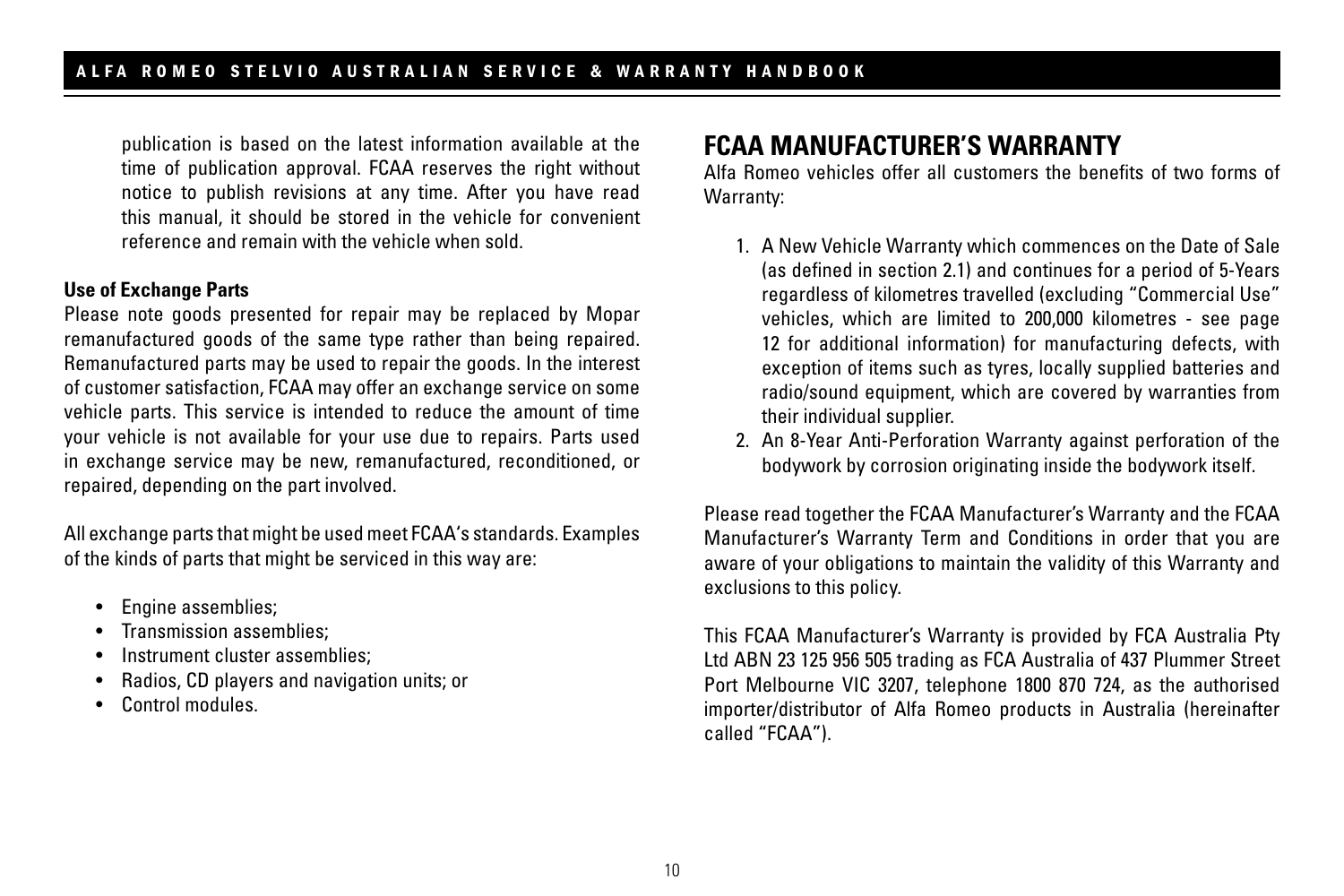Other Warranties and Conditions:

- a) The benefits conferred by this FCAA Manufacturer's Warranty are in addition to other rights and remedies of the consumer under non-excludable laws applicable to the product. All other conditions and warranties expressed or implied are hereby excluded.
- b) No other person or persons are authorised by FCAA to offer or give on its behalf any other or greater warranty than that given by FCAA under this FCAA Manufacturer's Warranty.
- c) Our goods come with guarantees that cannot be excluded under the Australian Consumer Law. You are entitled to a replacement or refund for a major failure and compensation for any other reasonably foreseeable loss or damage. You are also entitled to have the goods repaired or replaced if the goods fail to be of acceptable quality and the failure does not amount to a major failure.

## **FCAA MANUFACTURER'S WARRANTY TERMS AND CONDITIONS**

Please read these terms carefully and observe their conditions as they affect the commitments of the Manufacturer, Distributor and its Dealer Network.

FCAA as the authorised importer/distributor of Alfa Romeo products

in Australia, warrants new Alfa Romeo vehicles marketed in Australia and every major component thereof for the duration of the FCAA Manufacturer's Warranty subject and according to the following terms:

## **1. EXTENT OF FCAA MANUFACTURER'S WARRANTY**

The FCAA Manufacturer's Warranty extends to the original retail purchaser of the vehicle and to any person or company who derives title to the vehicle from any such person or company (hereinafter called the ''owner''), unless sold at auction or deemed to be a writeoff, in which case the FCAA Manufacturer's Warranty is voided. The FCAA Manufacturer's Warranty is comprised of the following: the "New Vehicle Warranty" and the "8 Year Anti-Perforation Warranty".

The FCAA Manufacturer's Warranty is only available to vehicles that are used under normal operating conditions.

### **2. NEW VEHICLE WARRANTY 2.1. NEW VEHICLE WARRANTY PERIOD**

The New Vehicle Warranty applies to new vehicles (demonstrators included) and continues for a period of 5-Years regardless of kilometres travelled (excluding "Commercial Use" vehicles, which are limited to 200,000 kilometres - see page 12 for additional information). But the following items are covered only for 12 months or for 20,000 kilometres travelled, whichever occurs first: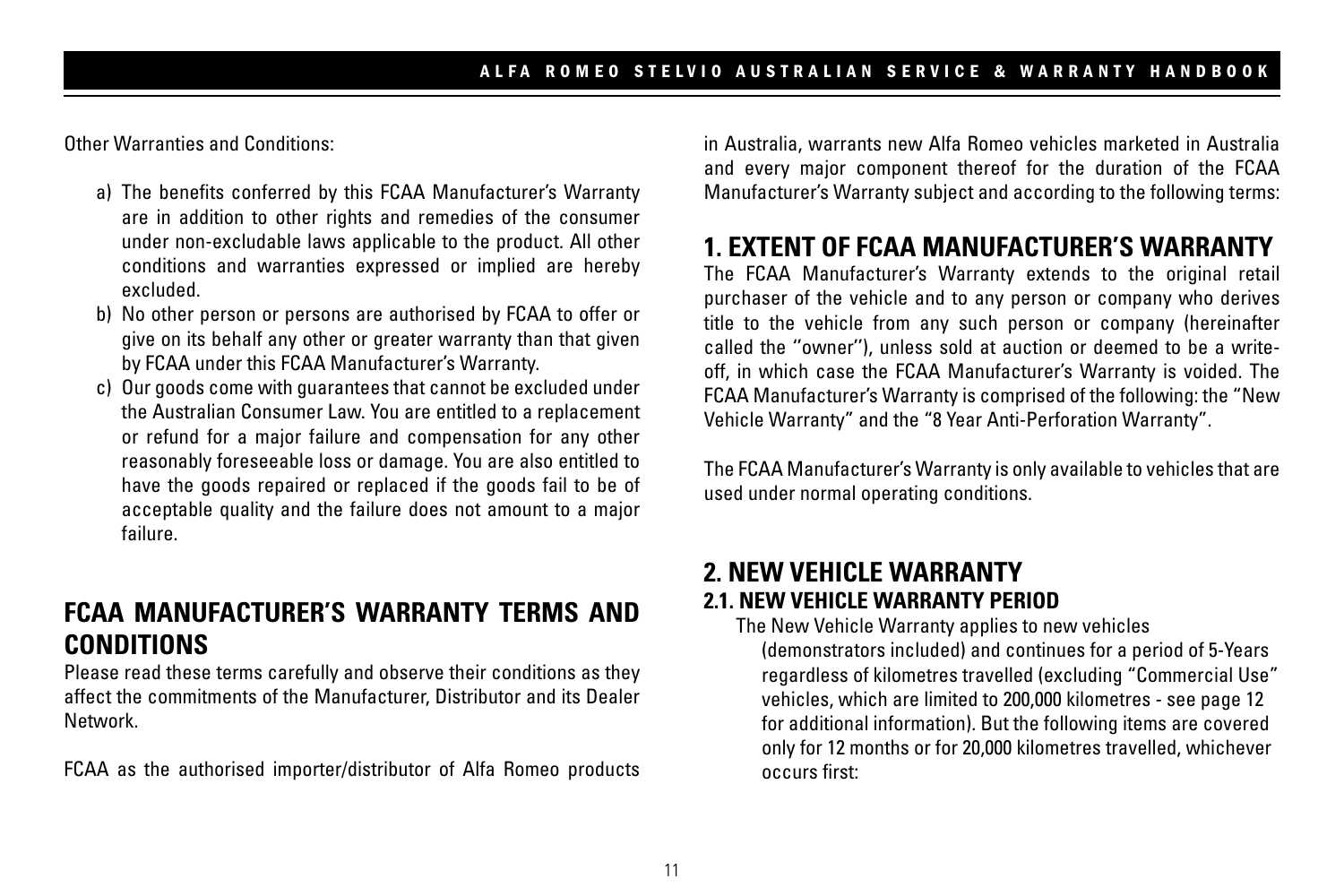- Brakes (disc rotors, pads, linings, and drums);
- Wiper blades;
- Clutch discs; and clutch plate;
- Adjustments;
- Tyre balancing and wheel alignment;
- All filters;
- All drive belts;
- All incandescent light bulbs:
- All fuses;
- Paint finish that does not relate to corrosion;
- Keyless entry transmitter or transmitter battery.

#### **The vehicle's main and auxiliary (where fitted) batteries are only covered for 24 months, regardless of kilometres.**

- a) The New Vehicle Warranty begins on the Date of Sale, meaning the earliest date of occurrence of any one of the following events:
	- i. The date the vehicle is reported as sold, or the first registration date of the vehicle (please note that the date of first registration of the vehicle may be earlier than the date of delivery to you). For example, if your vehicle was used as a dealer demonstrator, company car or has been purchased from a third party, the New Vehicle Warranty period may have commenced and/or expired prior to delivery. If you have any queries regarding the date of first registration, please contact your Authorised Alfa Romeo

Dealer; and

ii. The date of the original contract of sale or otherwise when title in the vehicle first passed to a third party not being an Authorised Alfa Romeo Dealer in FCAA's dealer network.

### **2.2. NATURE AND AMBIT OF WARRANTY**

If within the Warranty period, a manufacturing defect occurs in any part of the vehicle (other than the parts referred to in Clause 5(c) hereof) and any such part(s) shall be found to be defective in material or workmanship, then such part(s) shall be repaired or replaced, free of charge by an Authorised Alfa Romeo Dealer on behalf of FCAA. A part fitted under the New Vehicle Warranty shall itself be covered under the same until the date of expiration of the New Vehicle Warranty.

#### **2.3. COMMERCIAL USE**

If your vehicle is used for Commercial Use the Warranty period commences on the Date of Sale (as defined in section 2.1) and continues for a period of 5-years or until the vehicle has travelled 200,000 kilometres, whichever occurs first.

*"Commercial Use" means using the vehicle for public transport or commercial purposes such as delivery, rental, taxi or other hire, rideshare or charter vehicle (including on a part-time or casual basis).*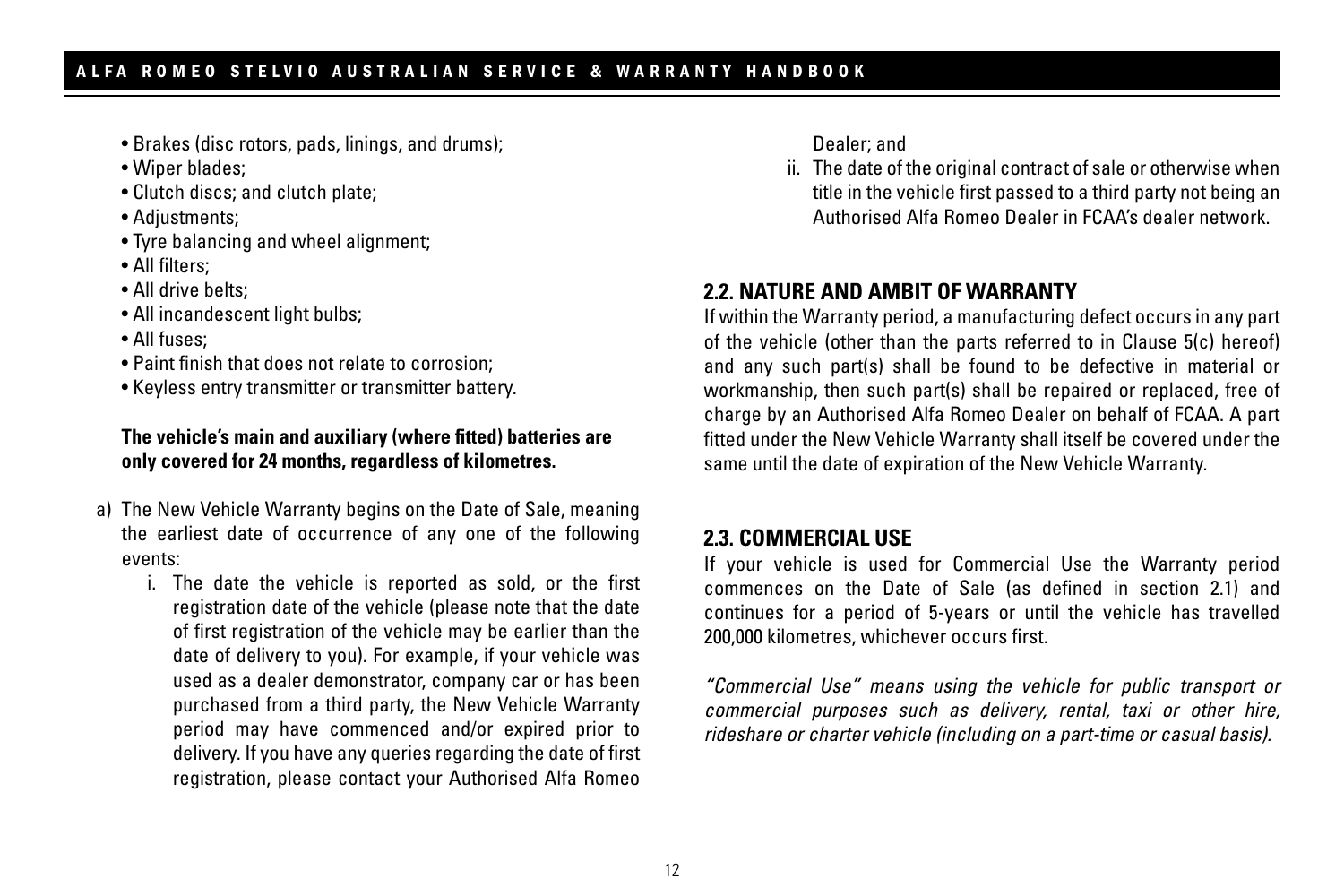### **3. 8-YEAR ANTI-PERFORATION WARRANTY 3.1. WARRANTY PERIOD**

The body of your vehicle is treated using special processes that are designed to protect against corrosion. The vehicle is guaranteed against corrosion for a period of 8 years from the start of the New Vehicle Warranty Period. In accordance with the 8-Year Anti-Perforation Warranty, any parts of the body where perforating corrosion appears within a period of 8 years from the start of the New Vehicle Warranty Period will be repaired or replaced, free of charge.

### **3.2. NATURE AND AMBIT OF WARRANTY**

The 8-Year Anti-Perforation Warranty covers rust which has perforated the metal and has originated from inside a cavity panel, from beneath the paint colour coat, or section of the bodywork ie: from a surface which has not been finished with a top coat.

The 8-Year Anti-Perforation Warranty is not valid under the following circumstances:

- a) If the corrosion is caused from accidental damage to the paint surface eg. scratch, graze, abrasion, road accident, chemical reaction, bird lime, tree sap, salt, water etc.
- b) If the customer does not have the vehicle repaired for damage caused by foreign matter or poor maintenance of the body.
- c) If the affected areas have not been repaired by any licenced Body Repairer in the shortest possible time as per the manufacturer's

recommended procedure using genuine replacement parts and approved products.

- d) If the customer does not adhere to the inspections at the intervals recommended by the manufacturer or rectify all listed damages found at such inspections and which are not attributable to the production process.
- e) If the customer does not immediately bring to the attention of an Authorised Alfa Romeo Dealer, any corrosion which is of a warrantable nature as soon as it is apparent.

#### **3.3. YOUR RESPONSIBILITIES**

To keep the 8-Year Anti Perforation Warranty valid, the customer must present the vehicle for no less than two mandatory inspections of the bodywork, to be conducted in the 3rd and 5th year from the beginning of the New Vehicle Warranty period, (as defined on page 11, Clause 2.1).

The inspection should be carried out by an Authorised Alfa Romeo Dealer, who will complete and validate the appropriate record entry on page 28. The work is performed free of charge only when carried out by an Authorised Alfa Romeo Dealer as part of a routine service.

#### **3.4. FOR YOUR BENEFIT**

If your vehicle is operated under, or subject to harsh conditions, whilst not a mandatory requirement, it is advisable to request your dealer to perform an underbody inspection at 12 monthly intervals during the life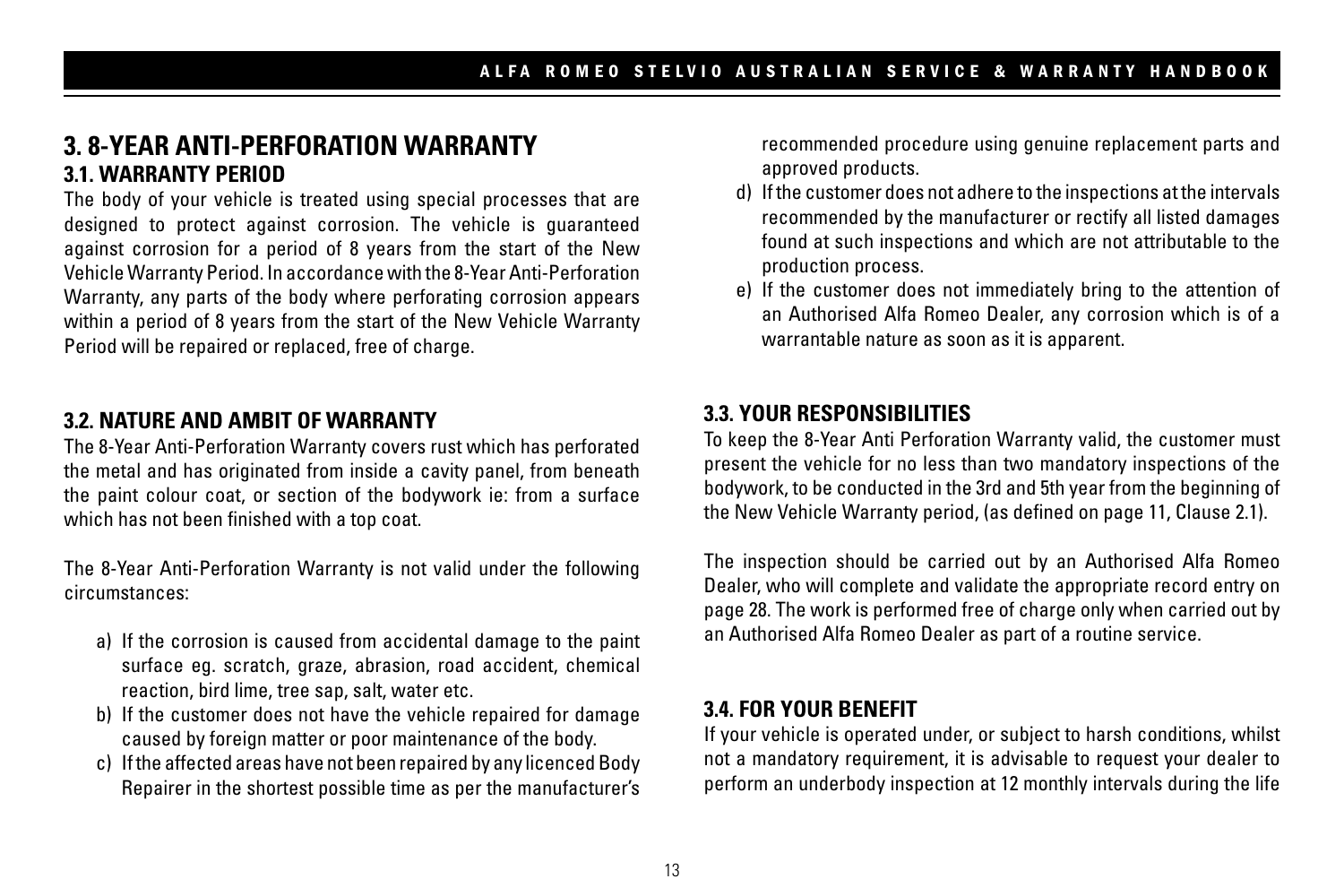of the 8-Year Anti-Perforation Warranty.

## **4. PROCEDURE FOR FCAA MANUFACTURER'S WARRANTY CLAIM 4.1 FCAA MANUFACTURER'S WARRANTY CLAIM**

To claim on the FCAA Manufacturer's Warranty, the vehicle and this Service and Warranty Handbook must be delivered by the owner at their expense to an Authorised Alfa Romeo Dealer or Authorised Alfa Romeo Service Dealer, and delivery of the vehicle after completion of the repair shall be taken by the owner at their expense. Please visit our web-site at www.alfaromeo.com.au for the address details of your nearest Authorised Alfa Romeo Dealer.

#### **4.2 STEPS TO TAKE A. In General**

FCAA Manufacturer's Warranty problems can be resolved by your Authorised Alfa Romeo Dealer's sales and service departments. That is why you should always talk to your Authorised Alfa Romeo Dealer's service manager or sales manager first. But if you are not satisfied with your Authorised Alfa Romeo Dealer's response to your problem, FCAA recommends that you do the following:

- STEP 1: Discuss your problem with the owner or general manager of the Authorised Alfa Romeo Dealer
- STEP 2: If your Authorised Alfa Romeo Dealer still cannot resolve

the problem, contact the FCAA Customer Care Centre. You will find the relevant contact numbers in Section 4.3

#### **B. What FCAA Will Do**

Once you have followed the two steps described in Section 4.2A, a FCAA representative will review your situation. If it is something that FCAA can help you with, FCAA will provide your Authorised Alfa Romeo Dealer with all the information and assistance necessary to resolve the problem. Even if FCAA cannot help you, FCAA will acknowledge your contact and explain FCAA's position.

#### **C. Information to Provide**

You will need to provide the following information at the time of making the claim:

- Your name, address and telephone number;
- The VIN of your vehicle;
- Evidence, including receipts, of all work, including scheduled maintenance and service work, performed on your Alfa Romeo vehicle by persons other than an Authorised Alfa Romeo Dealer;
- The nature of your claim, and all material details related to your claim, including details of any reasonable costs and expenses incurred by you in making the claim.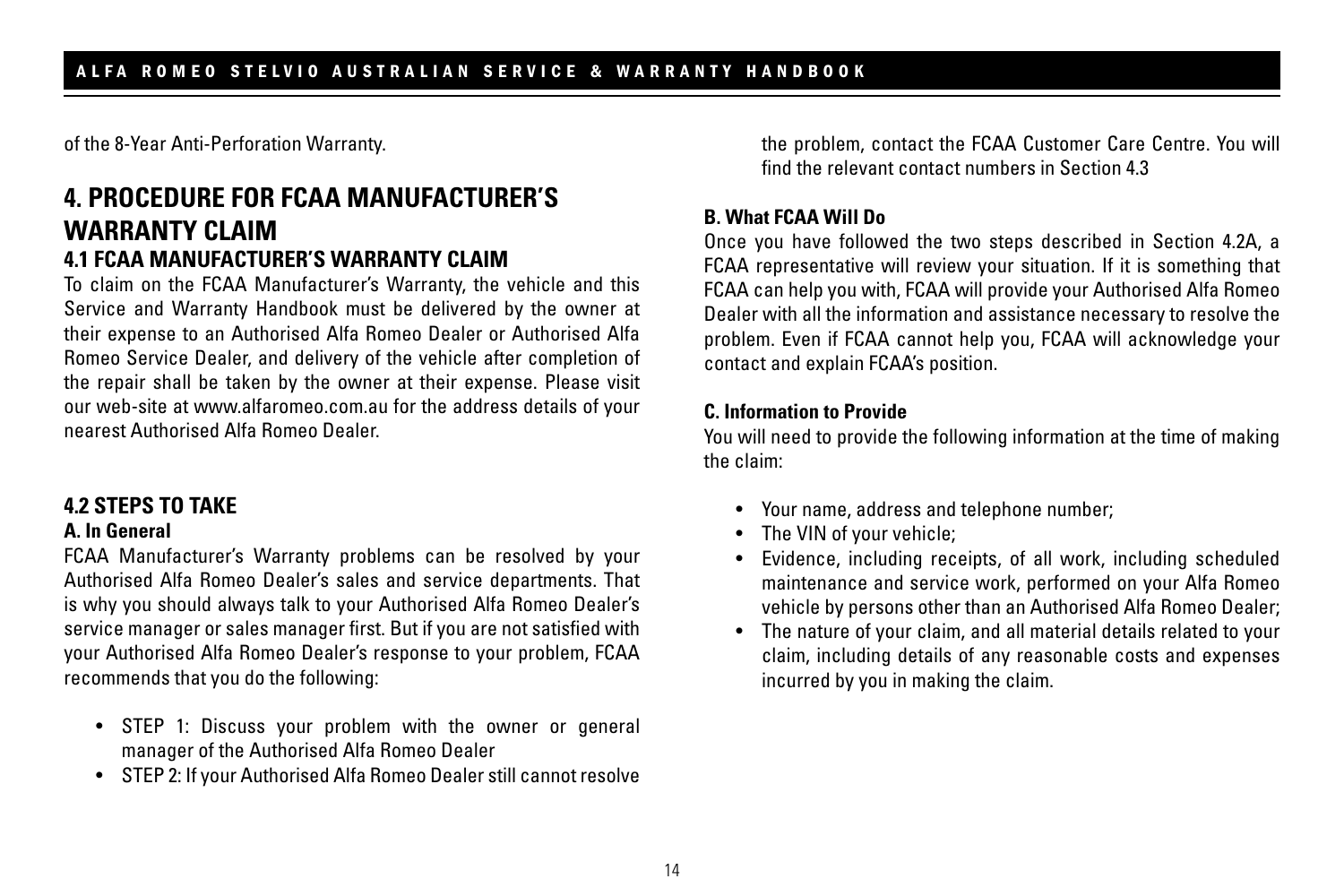### **4.3 CONTACT INFORMATION**

Whenever you need help, you can call the FCAA Customer Care Centre on 1800 870 724 where our trained staff can assist.

## **5. WHAT THE FCAA MANUFACTURER'S WARRANTY DOES NOT COVER**

- a) Any vehicle which has been subject to insufficient maintenance, overloading, careless handling or accident, which has not been periodically inspected and serviced as per specifications provided in the Owner's Manual.
- b) Any defect due to repair or service executed to the vehicle at a Service Workshop other than of the Authorised Alfa Romeo Dealer Network.
- c) Any defect due to the use of a part or parts, which are not Alfa Romeo genuine or authorised products.
- d) Any defect caused by modifications or additions not previously approved by FCAA in writing.
- e) Any defect caused by use of non-approved fluids or lubricants.
- f) Any insignificant defect including:
	- Very small or low sound or vibration which does not affect the operation of the vehicle or is deemed to be within commercially acceptable tolerances, or is a normal characteristic of operation.
	- Very slight seepage of oil or the like around packing and/ or oil seals which does not decrease significantly the

quantity of the oil in various components.

- Gaps between panels not exceeding limits set by manufacturer.
- External defects which are not easily visible.
- Any reported issue that cannot be demonstrated or experienced.
- g) Tyres, spark plugs, lighting globes, wiper blades, belts, air filters, oil and fuel filters, washers, grease nipples, plus other similar consumable items including fuels, oils and air conditioning refrigerant.
- h) Any adjustments or repairs including:
	- Engine tune-up;
	- Brakes and clutch components;
	- Steering and suspension or re-alignment and wheel balancing;
	- Electrical system, including headlamp replacement;
	- Door locks, striker plates and their lubrication;
	- Paintwork or body damage due to lack of regular maintenance, usage of incorrect cleaning materials, stone chips, damage resulting from accident or due to deterioration caused by environmental conditions;
	- Replacement of window glass due to damage.
- i) Wear and tear to trim or soft top fabric where fitted or exhaust system, due to abnormal driving or environmental conditions.
- j) Consequential damage caused by the continued use and operation of the vehicle after a fault has become apparent.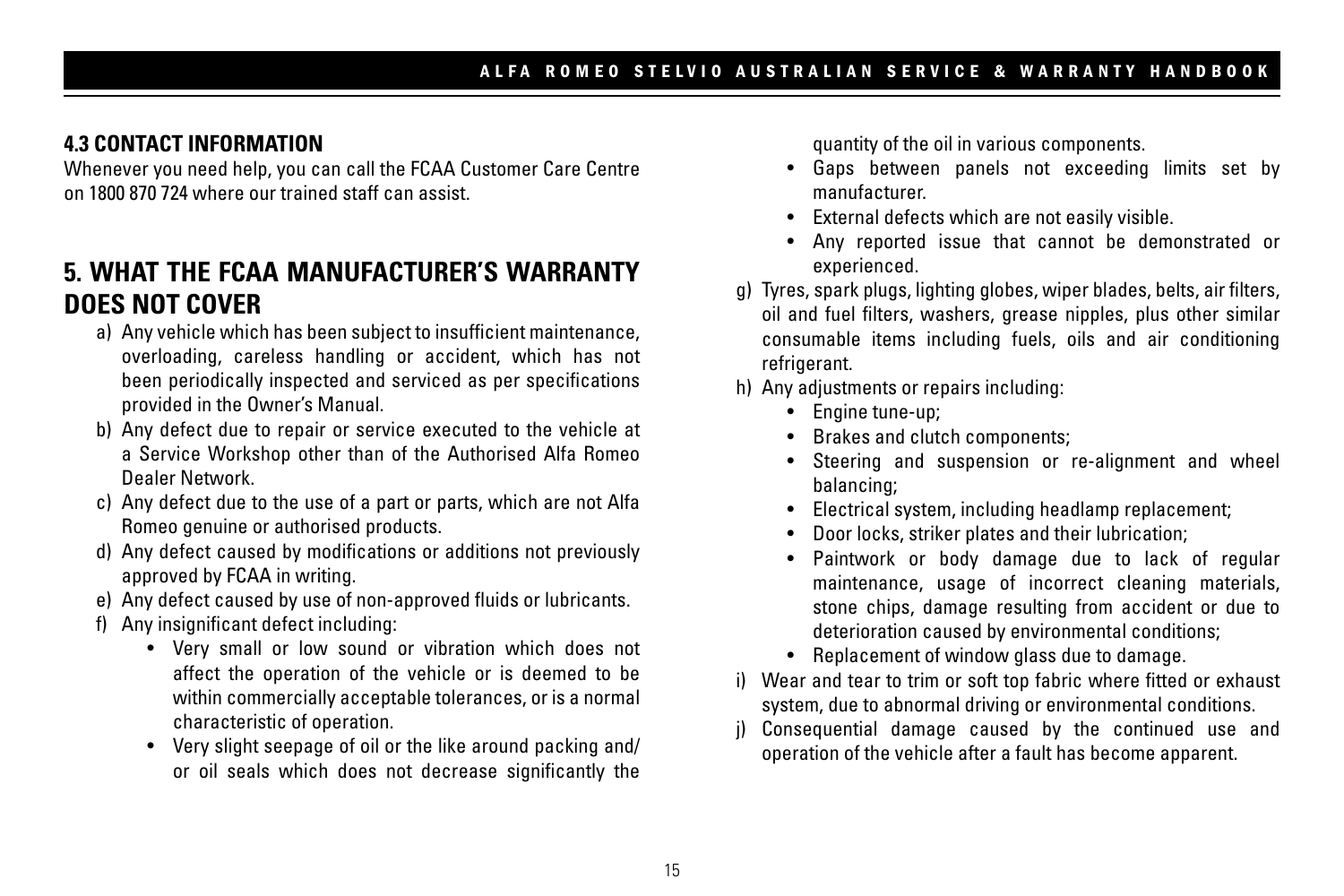## **6. WHAT THE FCAA MANUFACTURER'S WARRANTY SHALL NOT ENTITLE THE OWNER TO RECEIVE**

- To the extent permitted by law any compensation for costs incurred due to a vehicle failure, or any extension of the owner's rights under the FCAA Manufacturer's Warranty, unless such entitlement or rights are conferred upon the owner as mentioned in paragraphs 1, 2 and 3 of this FCAA Manufacturer's Warranty.
- To the extent permitted by law, any compensation for consequential damages or loss to persons or property, or any cost in relation to hotel expenditure, meals, telephone calls, unauthorised towing charges and hire charges due to a vehicle failure, or any repairs after the expiration of the stipulated FCAA Manufacturer's Warranty period.

## **7. VEHICLE CARE AND MAINTENANCE**

To comply with the terms of the FCAA Manufacturer's Warranty you must look after your vehicle in the following way:

- Check and clean the vehicle regularly and remove any compacted mud or dirt for example, from inside the wheel arches etc.
- Keep the engine compartment clean.
- Do not use washing additives containing petroleum or petroleum based-products.
- Have any damage immediately rectified in accordance with the conditions outlined in the FCAA Manufacturer's Warranty.
- Remove any potentially damaging substance such as bird lime, tree sap etc as quickly as possible to avoid permanent damage to the paint.
- Regularly maintain the paint of your vehicle with a product purchased from the Alfa Romeo accessories range, or another quality product.

## **8. USE OF GENUINE SPARE PARTS**

In order to maintain your vehicle in ideal condition, as designed and manufactured by Alfa Romeo it is strongly recommended to fit genuine parts that are supplied exclusively in trade-marked boxes, through the official Alfa Romeo network of FCAA. FCAA accepts no liability for faults/defects deriving from the installation of non-genuine spare parts or accessories.

## **9. SCHEDULED MAINTENANCE**

Before being handed over to you, your vehicle has been carefully tested and checked by the Manufacturer and Dealer, to make sure that it reflects Alfa Romeo's quality.

All vehicles require regular servicing. FCAA has therefore prepared a service plan for your vehicle.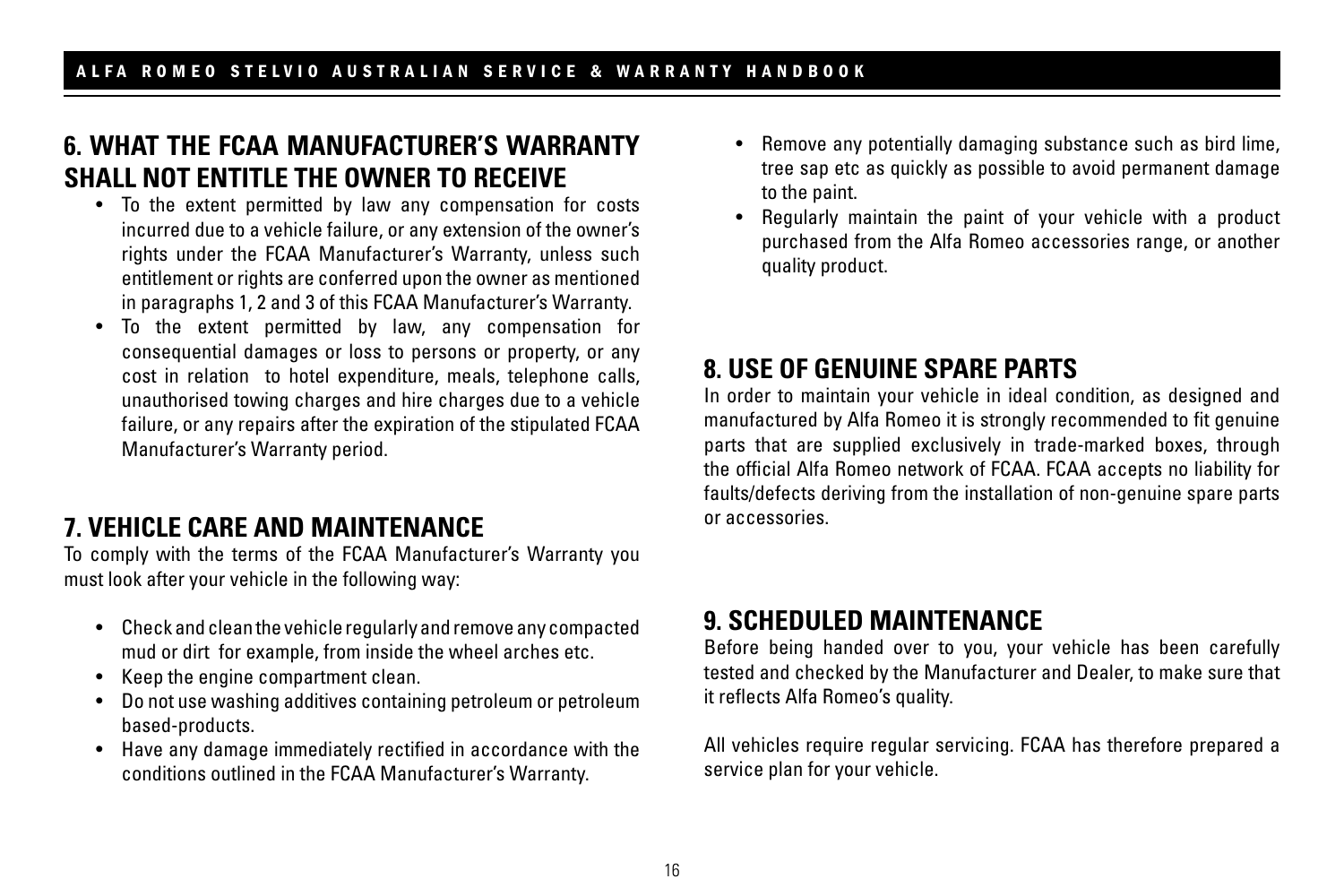A regular oil and filter only change has been programmed for intermediate distances of 15,000 kilometres or 12 months since the last service, whichever occurs first. The first major maintenance service is planned for 30,000 kilometres or two years from the date that the New Vehicle Warranty begins, whichever occurs first.

In addition to the scheduled maintenance provided by your dealer, it is essential to remember that the vehicle still needs routine care such as topping up the level of fluids, checking the tyre condition for wear, damage and pressure.

In any case, you are reminded that correct maintenance of the car is certainly the best way to maintain its performance levels, safety features, environment-friendliness and low running costs over the course of time.

The service intervals recommended in this publication are predicated on the use of approved PETRONAS fluids and lubricants. Should alternatives be used, the service plan must be reviewed in accordance with advice from the supplier of the fluid.

#### **IMPORTANT**

**If there is a failure that can be attributed to lack of, or improper maintenance, these costs will be the responsibility of the owner of the vehicle.**

Adequate maintenance is a determinant factor in lengthening the life of your vehicle and keeping it in peak operating condition. FCAA has prepared a series of checks and operations, that are described in the "Scheduled Maintenance'', which you will find in the "Owner's Manual'' supplied with your vehicle.

These involve a series of service operations as scheduled above. These services will be recorded by your servicing dealer in the "Scheduled Maintenance" section of this handbook.

The distance intervals and times quoted are maximum and vehicles must not exceed these recommendations. Services should occur on or before these recommended intervals or times. If the service period is exceeded, discuss your required maintenance with your Authorised Alfa Romeo Dealer.

Please note that the vehicle's service maintenance during the FCAA Manufacturer's Warranty period and beyond, is at the owner's cost.

The cost for the scheduled maintenance service includes the price of a standard service operation, lubricants and necessary materials. Any additional or extraordinary operations will be at additional cost (calculated in accordance with the labour rates and spare parts price list in force at the time). However they will not be performed without first being authorised by you.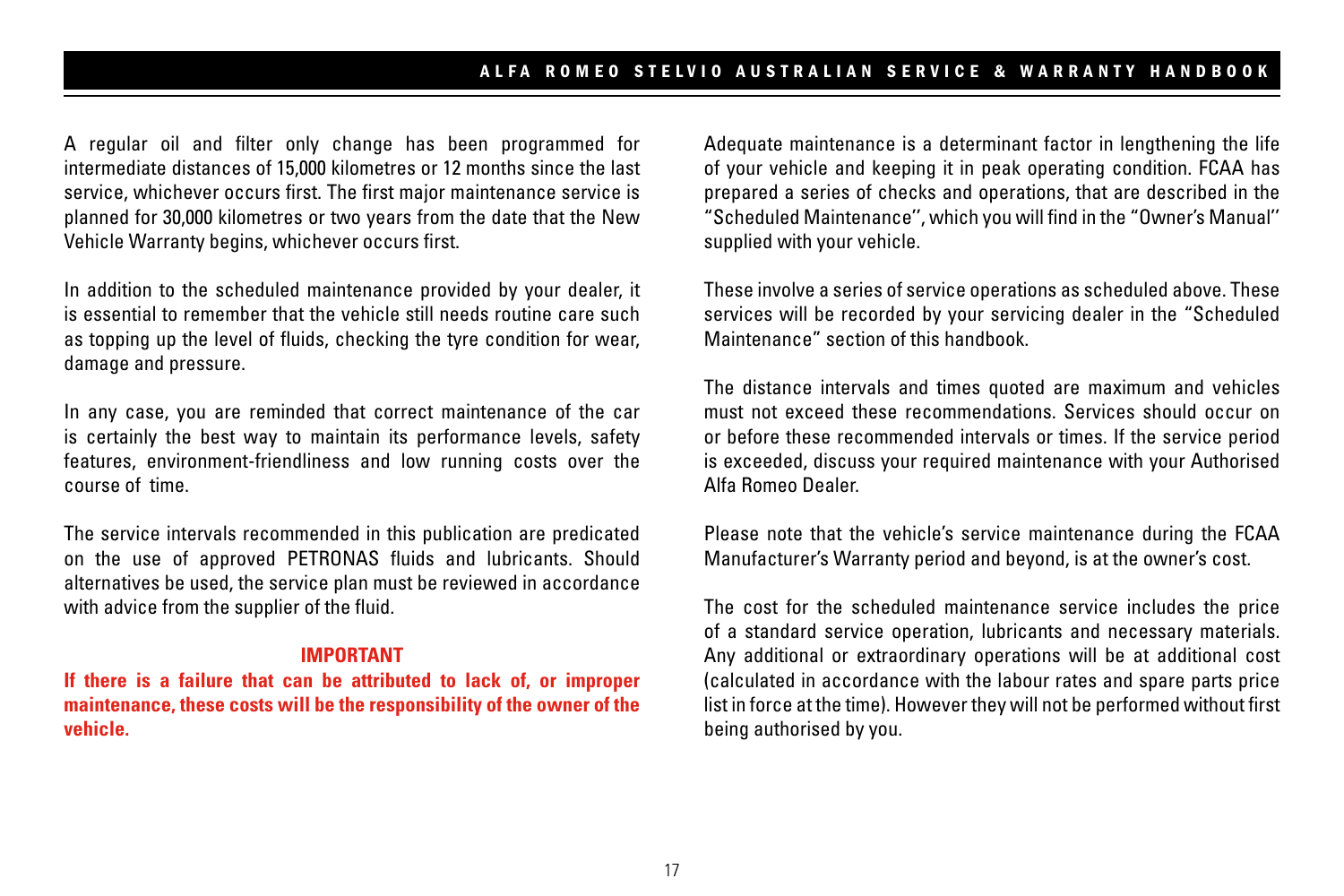#### **IMPORTANT**

**As technologies develop, changes to the scheduled servicing intervals may be necessary. Always consult your Authorised Alfa Romeo Dealer for the latest servicing schedule.**

These servicing operations are of a general nature and do not cover all the services your vehicle may need. Nothing in the foregoing replaces the need to routinely check and carry out the necessary topping up and/ or replacement operations as described in the Owner's Manual of the fluids and components subject to wear such as: brake discs and pads, clutch plate, spark plugs, bulbs, windscreen wiper blades and tyres.

You should always adhere to the instructions set out in the ''Owner's Manual'' of your vehicle.

If the checks and controls included in the servicing schedule reveal that repairs are necessary, they will be carried out only upon your approval.

The kilometre intervals provided in the Maintenance Schedule section (page 24 onwards) refer to those on the vehicle's odometer. If this has been reset due to instrument panel replacement or any other reason, the future programmed maintenance records will refer to the number of kilometres the vehicle has actually travelled.

Maintaining the vehicle in accordance with the servicing schedule will help to ensure that the vehicle remains at optimum condition. This will also assist in maintaining the vehicle's value, as evidenced by records featuring the genuine Alfa Romeo Workshop stamps.

Besides maintenance, optimum operating performance of your vehicle also depends on other factors, such as fuel quality, correct use and storage of the vehicle. If you use your vehicle infrequently or if it lays idle for extended periods, you should regularly check the battery condition and , if required, have it recharged. This will help to ensure that the vehicle is always ready to start and will also avoid advanced battery failure and electronic module damage, which is not covered by this FCAA Manufacturer's Warranty.

Please refer to your Authorised Alfa Romeo Dealer for advice on maintaining the battery charge.

#### **CAUTION!**

If you subject your vehicle to any 'track events' or any type of high performance driving, it is recommended that you change the engine oil immediately after the event and have your vehicle inspected by an Authorised Alfa Romeo Dealer as soon as possible.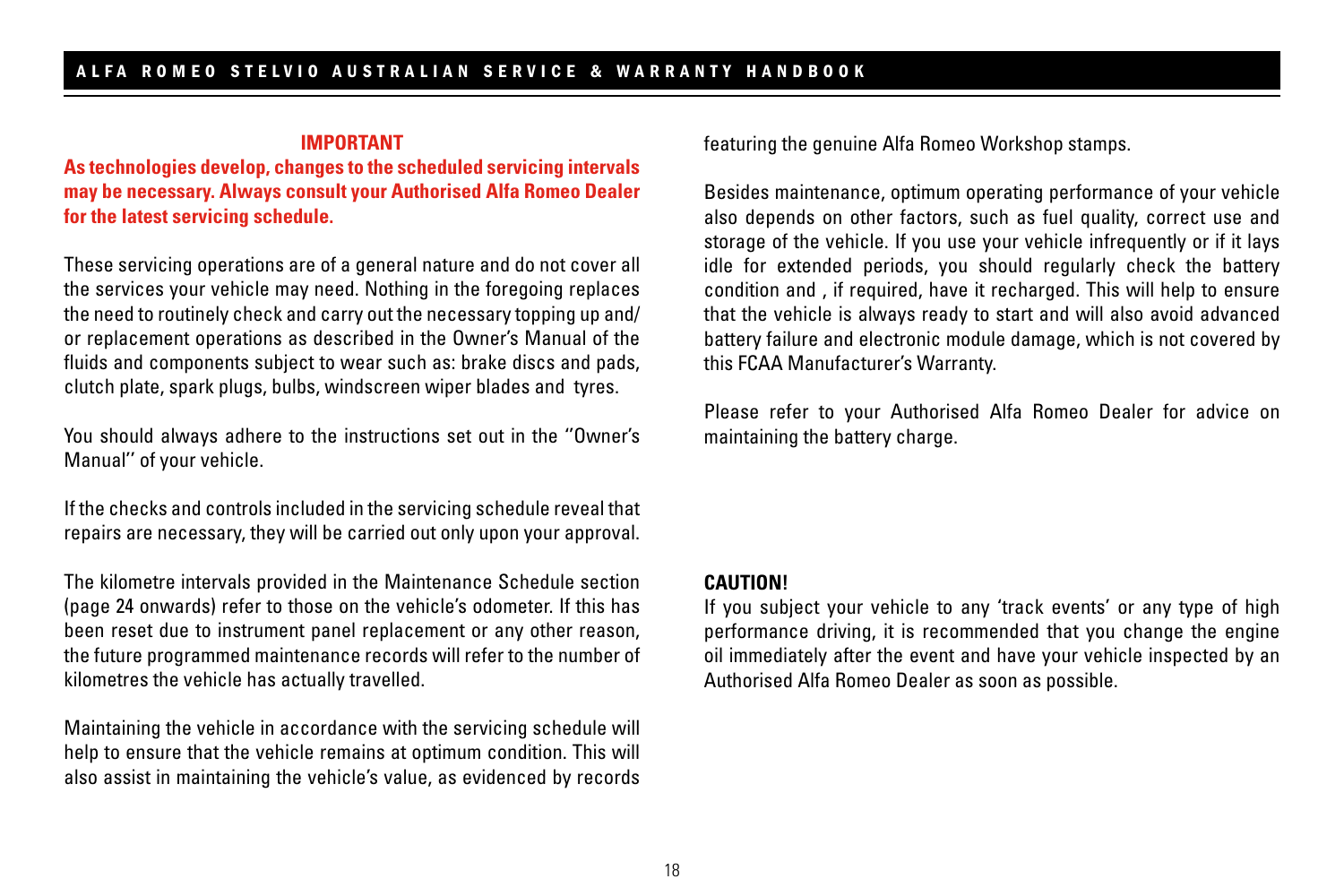## **10. IMPORTANT ADVICE**

To ensure proper operation of the vehicle and to avoid unnecessary damage, follow these recommendations carefully:

#### **Every 1,000 kilometres (or when refuelling) check:**

- Engine oil level.
- Coolant level.
- Brake/clutch fluid level.
- Battery condition.
- Tyre pressure and condition.
- Fluid level in the windscreen wiper reservoir.

#### **Engine Oil and Filter**

The engine oil and filter must be replaced at the interval indicated in the maintenance schedule or every 12 months.

Some vehicle models are equipped with an oil condition monitoring system. When the relevant light or message (where provided) on the instrument panel is lit, you should change the engine oil and replace the filter as soon as possible (see section "Warning Lights & Messages" in your Owner Manual). You may be required to replace the engine oil and filter should this warning appear before the 12 month/kilometre limit has been reached.

#### **Brake Pads**

Some vehicle models are equipped with a brake pad wear warning light on the dashboard (see the Owner's Manual). When this light is lit, you should ensure that your brake pads are replaced as soon as possible.

For vehicles equipped with brake pad wear sensors for front brake pads only, it is recommended that the rear brake pads are also checked during any replacement.

Depending on the use of the vehicle, the rear pads may not need immediate replacement: in this case, we recommend you be guided by your servicing dealer's assessment.

#### **Brake/Clutch Fluid**

Brake fluid is hygroscopic, i.e., it absorbs moisture. To avoid ineffective braking, replace the fluid periodically (every two years), regardless of the mileage driven, according to the vehicle type (see Technical Specifications) in the Owner's Manual.

#### **Air Conditioner**

You should operate the air conditioning system regularly in the cooler months to maintain a flow of lubricant throughout the system and avoid the sealing rings drying out. With limited use, the system should be run for at least 10 minutes each month. To ensure efficient operation, each year as warm weather starts, the air conditioning refrigerant should be checked.

The pollen filter is required to be inspected annually. If the vehicle is used mainly in dusty environments, have the pollen filter checked more often by your Authorised Alfa Romeo Dealer.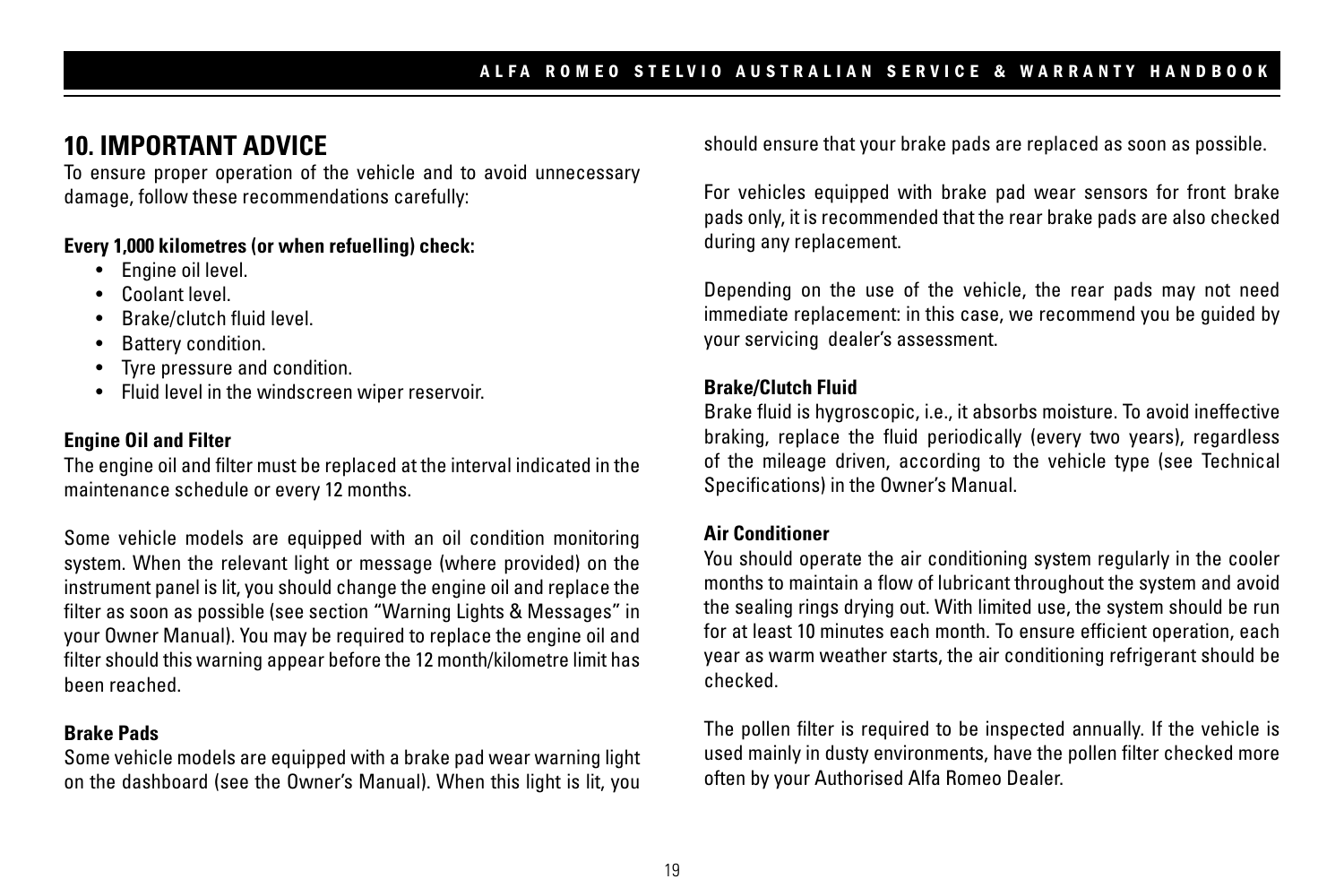#### **Anti-freeze**

Refer to your Authorised Alfa Romeo Dealer before adding anti-freeze to your vehicle. It is critical to ensure the correct PETRONAS Lubricants International product is used.

### **Tyres**

Tyre pressure and wear should be regularly monitored and a wheel alignment performed if signs of irregular wear and or damage are present.

Should you encounter a condition with your tyres which is considered a manufacturing or material defect, and therefore warrantable, please have this addressed by a representative of the manufacturer of the tyre fitted to your vehicle. Your Dealer would be able to assist you with advice on local tyre agents if required.

#### **Special Note**

Under special driving conditions such as:

- salt and/or corrosive substances,
- rough road surfaces,
- salt air environments,
- sandy or dusty environments,

it is recommended you have your Authorised Alfa Romeo Dealer regularly check the boots of the axle shafts and steering system, clean and lubricate joints, hinges, door-catches, bonnet catch, etc.

PETRONAS Lubricants International motor oil, lubricants and fluids are highly recommended products for use in Alfa Romeo cars and carry Alfa Romeo Approval Numbers. Always consult your Authorised Alfa Romeo Dealer for advice regarding maintenance intervals and recommended fluids.

### **10.1. WARNING LEGEND**

Below you will find symbols used throughout the owner's on-board documentation. It is critical that you take notice of these warnings and follow the advice given. If you need assistance or further information, always contact your Authorised Alfa Romeo Dealer.



WARNING! Ignoring these recommendations may lead to serious injury.





WARNING! Ignoring these recommendations may lead to serious damage being caused to the vehicle, which, in some circumstances, may cause forfeiture of the FCAA Manufacturer's Warranty cover.

WARNING! This symbol represents instructions that must be followed to avoid potentially causing damage to the environment.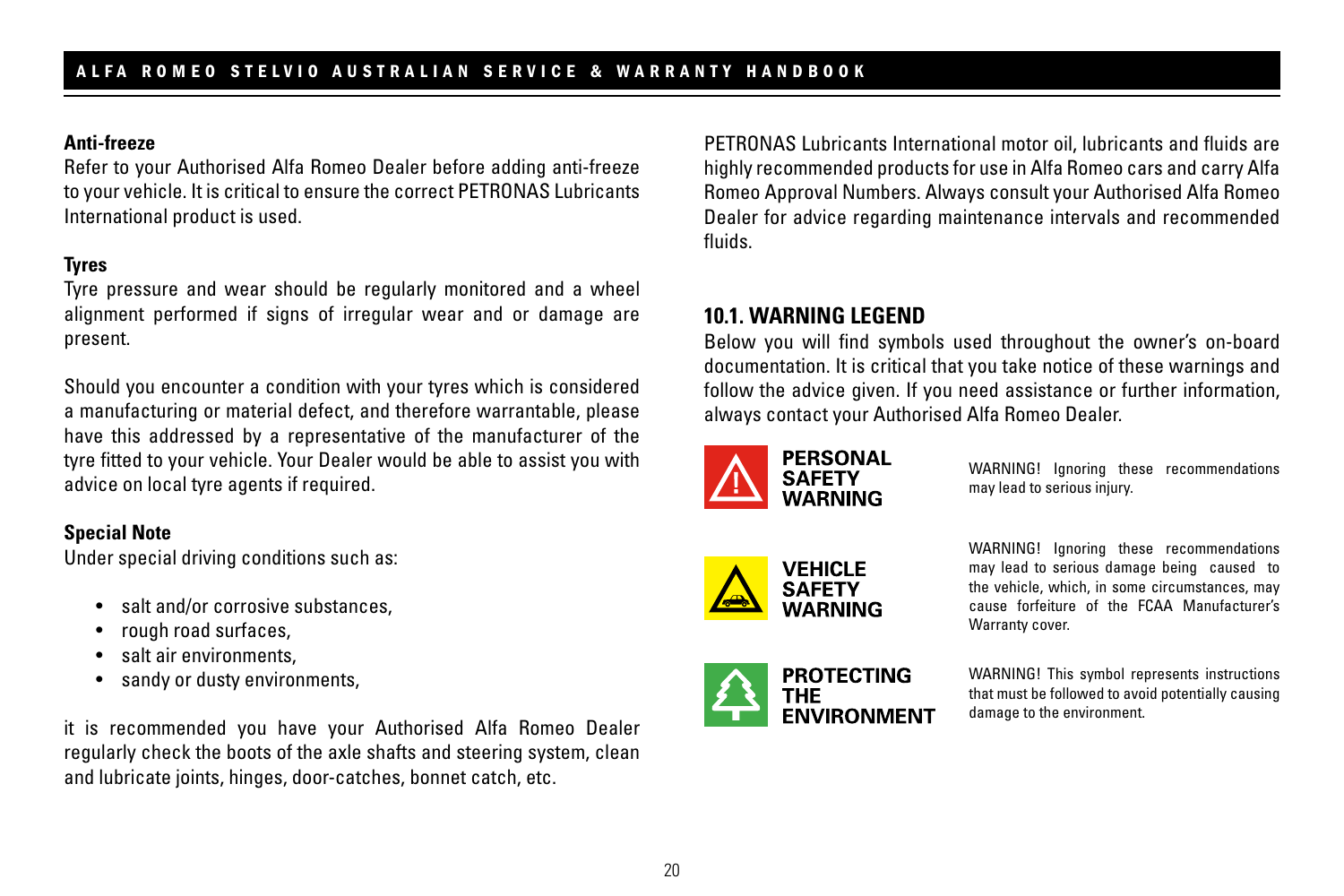### **10.2. GENERAL VEHICLE MAINTENANCE CONSIDERATIONS**

The overall state of the vehicle is an important factor, which has a marked influence over fuel consumption and driving comfort and on the life span of your vehicle. For this reason, care should be taken to maintain your vehicle by carrying out the necessary checks and adjustments in accordance with specifications given in the "Scheduled Maintenance" section of this handbook as well as the recommendations for use in the Australian market.

Service intervals are set at maximum limits and must be performed before that mileage/time has been reached.

#### **10.3. ENGINE OIL**

Engine oil consumption depends on the conditions of use of the vehicle and the type of oil used. The original oil supplied with the vehicle is PETRONAS Lubricants International synthetic.

FCAA strongly recommends that PETRONAS Lubricants International products be used where possible or an oil of no less than this specification that is marked with the Alfa Romeo approval number.



When the engine is hot, take care when working inside the engine compartment to avoid burns. Remember that when the engine is hot, the fan may switch on automatically and there is a danger of injury.

For precise indications of the oil type, please refer to the Owner's Manual of your vehicle or to your Authorised Alfa Romeo Dealer. Factory approved PETRONAS Lubricants International oils and lubricants can be purchased from an Authorised Alfa Romeo Dealer.

Should you use an alternative to the PETRONAS Lubricants International product, please consult the supplier for their recommended service life limitations and drain intervals.

## **11. RECOMMENDATIONS FOR USE OF THE VEHICLE**

#### **11.1. STARTING THE ENGINE**

- Insert the key fob (or where fitted, turn the key to the On position) so that the instrument panel lights illuminate. Wait for all selfcheck warning lights to extinguish before attempting to engage the starter motor.
- Do not press the accelerator pedal until the engine has started.

### **11.2. WARMING THE ENGINE**

- Do not wait for the engine to reach operating temperature, instead upon starting, drive off slowly at medium revs without accelerating abruptly.
- Do not drive at full performance for the initial kilometres of the journey. Wait until the engine coolant temperature is between 50 and 60°C.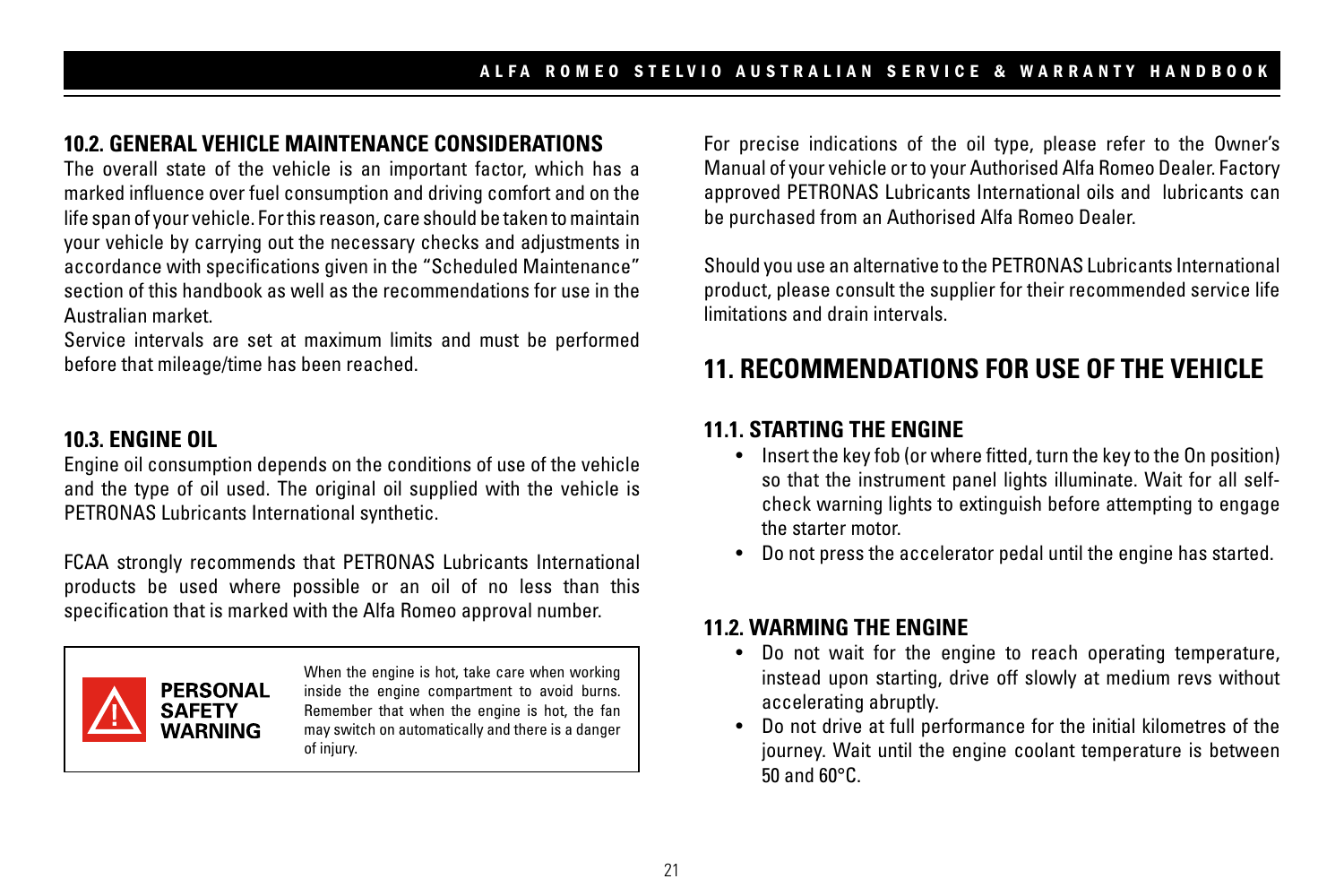#### **11.3. SWITCHING OFF**

- Release the accelerator pedal and wait until the engine reaches idle speed.
- Depress the START/STOP button where fitted, or by turning the key to stop.

### **11.4. FUEL**

Use only premium unleaded petrol of a minimum 95 RON. It is recommended that for QV models, 98 RON is used for optimal performance and fuel efficiency. Using incorrect grade will cause running anomalies and warning signals.



### **11.5. ETHANOL**

All Alfa Romeo vehicles imported since **ENVIRONMENT** 1998 must run on minimum 95 RON fuel (premium unleaded petrol). Your vehicle

will operate satisfactorily on 10% ethanol blended petrol, though the minimum 95 RON still applies.

**Note:** Fuel at 95 RON with 10% ethanol content may not currently be available in Australia. Ethanol blends higher than 10% are not recommended.

### **11.6. WHY USE PETRONAS LUBRICANTS IN THE ENGINE OF YOUR VEHICLE**

Alfa Romeo engineers and PETRONAS specialists have designed the machinery and lubricants together thereby obtaining the best performing lubricant for your Alfa Romeo engine. As a result of this synergy, high performance oils meeting and exceeding the latest international specifications have been developed.

PETRONAS Lubricants International branded products are the only oils recommended by Alfa Romeo and are marked with a Alfa Romeo approval number, ensuring the maximum protection for your Alfa Romeo engine.

The latest generation of PETRONAS Lubricants International oils and products give to all engine versions the highest protection in any driving condition. The principal benefits of using PETRONAS Lubricants International are:

- Improved cold starting due to its high viscosity, even with the severest climatic conditions (down to -25°C).
- Maximum stability at high temperatures allowing it to keep the same properties and action on the engine.
- Prevent the formation of black sludge.
- Reduced engine wear and tear.
- Energy conserving ensuring an improved fuel economy.
- Improved exhaust component operation and service life.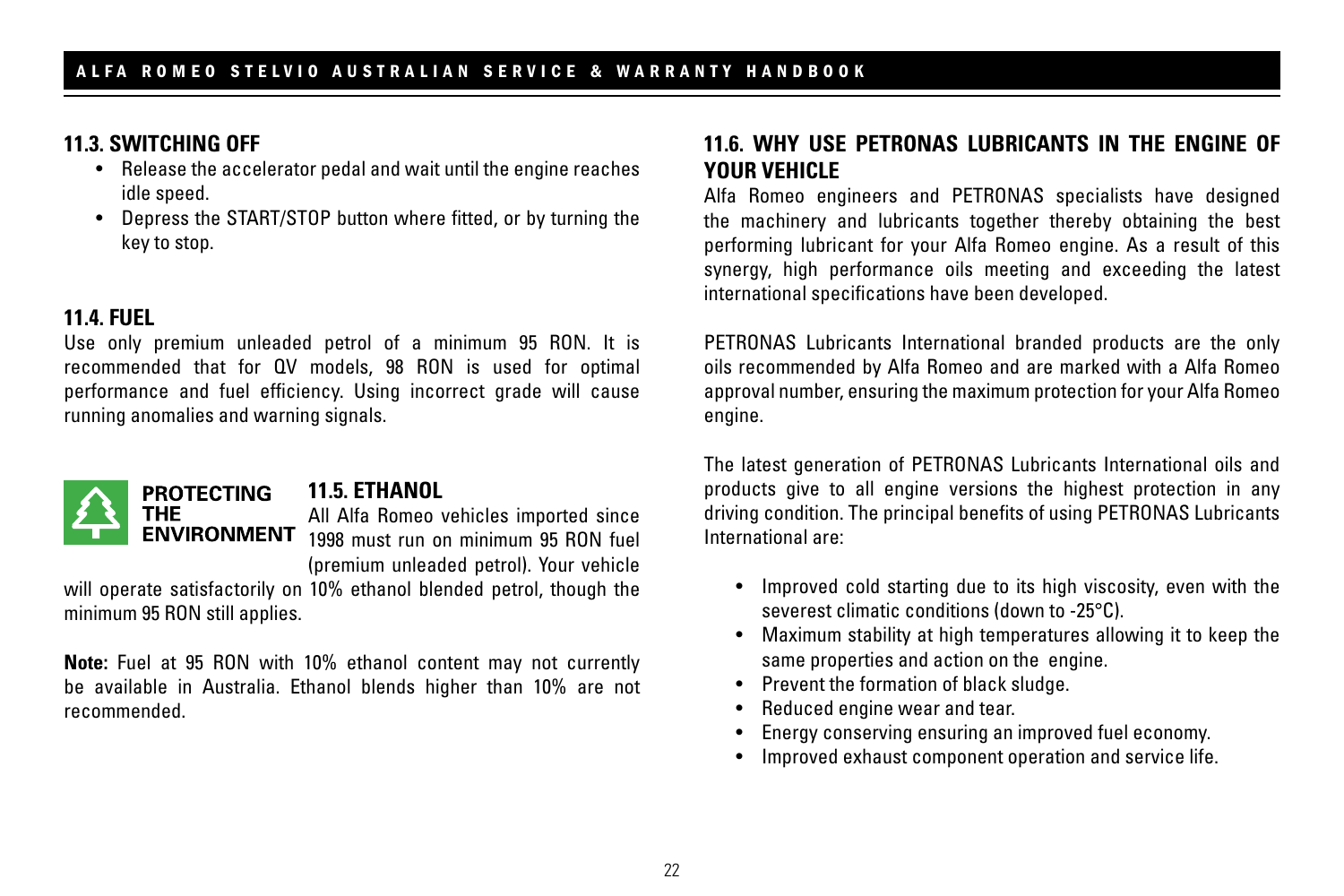As one of the largest independent lubricant manufacturers in Europe, PETRONAS operates highly advanced research and development facilities in Europe, with blending and marketing operations throughout the world.

PETRONAS Lubricants International's sole aim is to offer a range of lubricants that not only delivers the best performance, quality and economy, but also provides maximum protection for your investment.

## **12. ROADSIDE ASSISTANCE**

FCAA offers a dedicated Roadside Assistance program which will provide 24 hour roadside assistance. For details of your roadside assistance policy, including the full terms and conditions of use, please call 1800 870 713.

Roadside Assistance is available for the vehicle for the duration of the FCAA Manufacturer's Warranty period. Owners can continue to enjoy the benefits of Roadside Assistance after the FCAA Manufacturer's Warranty period by purchasing additional coverage.

### **WHAT TO DO WHEN YOU NEED ASSISTANCE**

Should you require assistance simply call the Roadside Assistance toll free number and follow the prompts:

Phone: 1800 870 713

Be sure to have the following information available for the customer service assistant when you call:

- Your name and breakdown location (also the nearest cross street if possible).
- Your vehicle registration number.
- You must provide a telephone number on which you can be contacted.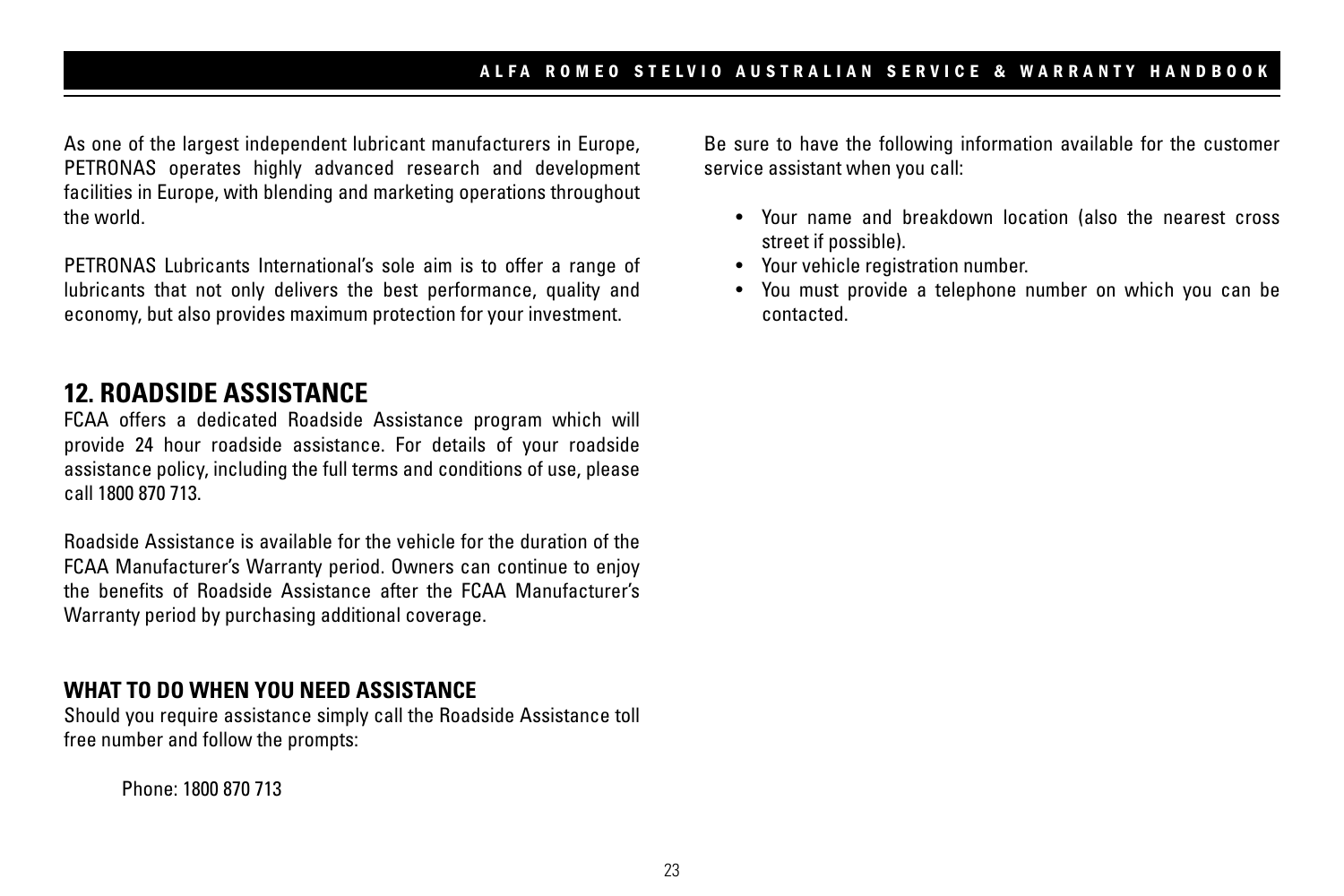### **MAINTENANCE SCHEDULE – ALFA ROMEO STELVIO 2.0L MULTIAIR PETROL ENGINE**

| Mileage or time passed (whichever comes first)                                                                                                                                              | Years:         |           | $\overline{2}$ | 3         |           | 5.        | 6         | 7         | 8         | 9         | 10        |
|---------------------------------------------------------------------------------------------------------------------------------------------------------------------------------------------|----------------|-----------|----------------|-----------|-----------|-----------|-----------|-----------|-----------|-----------|-----------|
|                                                                                                                                                                                             | or Kilometres: | 15,000km  | 30,000km       | 45,000km  | 60,000km  | 75,000km  | 90,000km  | 105,000km | 120,000km | 135,000km | 150,000km |
| Check vehicle for outstanding Service Campaigns.                                                                                                                                            |                | $\bullet$ | ٠              | $\bullet$ | $\bullet$ |           | $\bullet$ | $\bullet$ | ٠         | $\bullet$ | $\bullet$ |
| Check battery charge status with the proper diagnostic instrument.                                                                                                                          |                | $\bullet$ | ٠              | $\bullet$ | $\bullet$ |           | ٠         | $\bullet$ | $\bullet$ | $\bullet$ | $\bullet$ |
| Check tyre condition/wear and adjust pressure, if necessary. Check the tyre service<br>kit conditions/expiry date (where provided).                                                         |                |           |                | $\bullet$ |           |           |           | $\bullet$ |           |           |           |
| Check operation of lighting system (headlights, taillights, indicators, hazard warning<br>lights, boot, passenger compartment, glove compartment, instrument panel warning<br>lights etc.). |                |           |                |           |           |           |           |           |           |           |           |
| Check and, if necessary, top up fluid levels (engine, transmission, coolant, hydraulic<br>brake/clutch, windscreen washer, battery etc.).                                                   |                |           |                | ٠         | ٠         |           |           |           |           |           |           |
| Check condition of exhaust system, check for damage and leaks.                                                                                                                              |                | $\bullet$ | ٠              | $\bullet$ | $\bullet$ |           | ٠         | $\bullet$ | $\bullet$ | $\bullet$ | $\bullet$ |
| Connect the diagnostic tool, to check engine management system operation,<br>emissions and, where present, engine oil deterioration.                                                        |                |           |                | $\bullet$ | $\bullet$ |           |           | $\bullet$ |           |           |           |
| Visually inspect conditions of: exterior bodywork, underbody protection, pipes and<br>hoses (exhaust, fuel system, brakes), rubber elements (boots, seals/grommets,<br>bushes, etc.).       |                | $\bullet$ |                | $\bullet$ | $\bullet$ |           |           | $\bullet$ |           |           |           |
| Check windscreen wiper blade position/wear.                                                                                                                                                 |                | $\bullet$ | $\bullet$      | $\bullet$ | $\bullet$ | $\bullet$ | ٠         | $\bullet$ | $\bullet$ | $\bullet$ | ٠         |
| Check operation of the windscreen wiper/washer system and adjust jets, if<br>necessary.                                                                                                     |                |           |                | $\bullet$ | $\bullet$ |           |           | $\bullet$ |           | $\bullet$ | $\bullet$ |
| Check operation of bonnet, boot and door locks, clean and lubricate linkage as<br>required.                                                                                                 |                | $\bullet$ |                |           |           |           |           |           |           |           |           |
| Visually inspect conditions and wear of front and rear disc brake pads and operation<br>of pad wear indicator (where present).                                                              |                | $\bullet$ |                | $\bullet$ | ٠         |           |           | $\bullet$ |           |           |           |
| Visually inspect condition and tensioning of accessory drive belt(s).                                                                                                                       |                | $\bullet$ | ٠              | $\bullet$ |           | ٠         | ٠         | $\bullet$ |           | $\bullet$ | $\bullet$ |
| Change engine oil and replace oil filter. (1)                                                                                                                                               |                | $\bullet$ | ٠              | ٠         |           |           | ٠         | $\bullet$ | ٠         | $\bullet$ |           |
| Replace transfer case fluid.                                                                                                                                                                |                |           |                |           |           |           |           |           |           |           |           |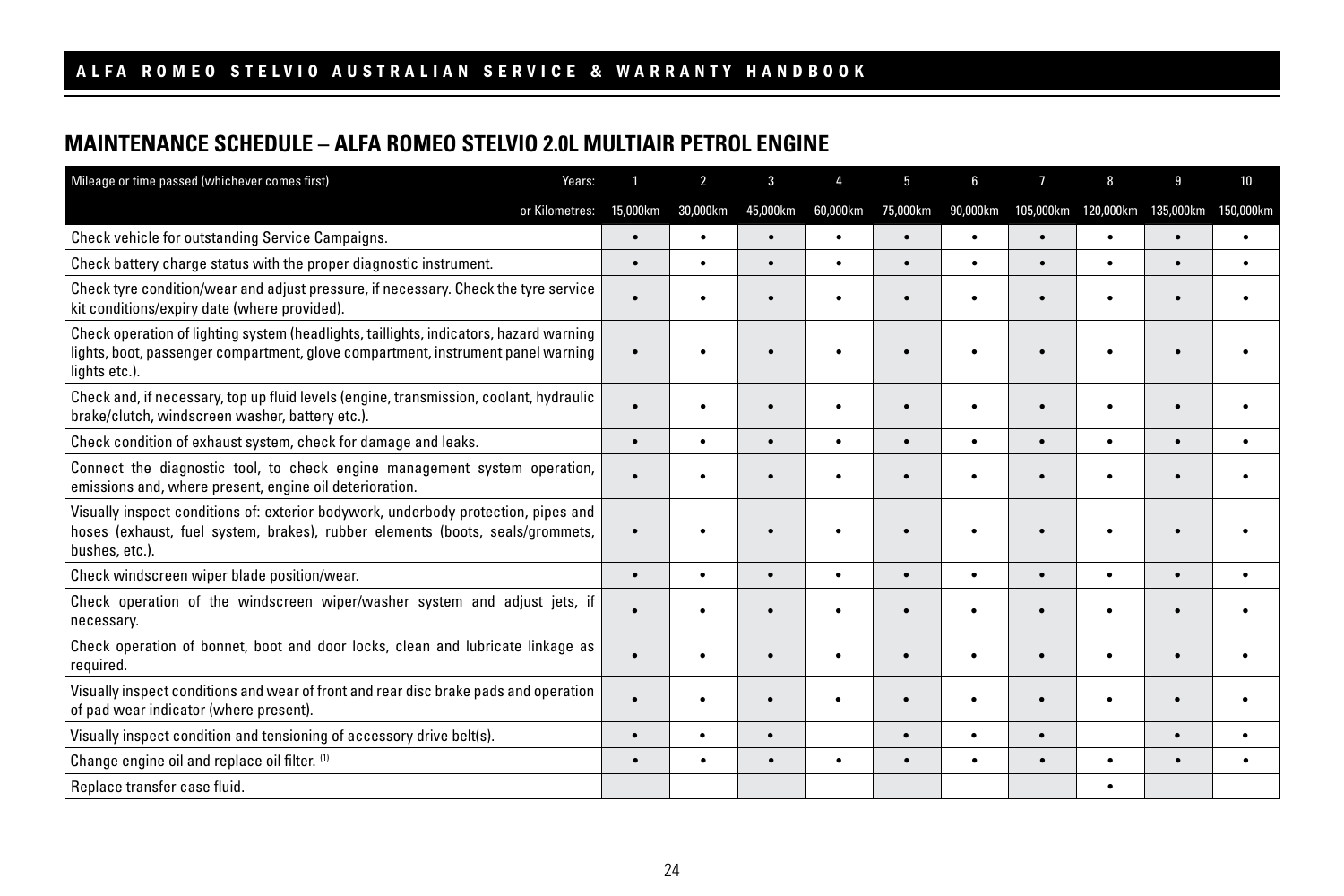#### **MAINTENANCE SCHEDULE – ALFA ROMEO STELVIO 2.0L MULTIAIR PETROL ENGINE**

| Years:<br>Mileage or time passed (whichever comes first)                              |          |                                                                                               |         |         | 2 3 4 5  | 6       |         | 8       |         | 10 |
|---------------------------------------------------------------------------------------|----------|-----------------------------------------------------------------------------------------------|---------|---------|----------|---------|---------|---------|---------|----|
| or Kilometres:                                                                        |          | 15,000km 30,000km 45,000km 60,000km 75,000km 90,000km 105,000km 120,000km 135,000km 150,000km |         |         |          |         |         |         |         |    |
| Replace the air cleaner cartridge. (2)                                                | $\Omega$ | $\Omega$                                                                                      |         | $\circ$ | $\Omega$ |         | $\circ$ | $\circ$ |         |    |
| Replace the passenger compartment air filter. (2)                                     | $\circ$  |                                                                                               | $\circ$ |         | $\Omega$ |         | $\circ$ |         | $\circ$ |    |
| Change the brake fluid (fluid must be changed every 2 years irrespective of mileage). |          |                                                                                               |         |         |          |         |         |         |         |    |
| Replace spark plugs.                                                                  |          |                                                                                               |         |         |          |         |         |         |         |    |
| Replace accessory drive belt(s). (3)                                                  |          | $\Omega$                                                                                      |         |         |          | $\circ$ |         |         |         |    |
| Replace coolant. (4)                                                                  |          |                                                                                               |         |         |          |         |         |         |         |    |

( ) *Recommended operations.*

(•) *Mandatory operations.*

(1) The actual interval for changing engine oil and replacing the engine oil filter depends on the vehicle usage conditions and is signalled by the warning light or message on the instrument panel. This must never exceed 1 (2) *If the vehicle is used in dusty areas, the air filters must be replaced every 15,000 kilometres.*

(3) Regardless of kilometres travelled, the belt should be replaced at 2 years or 30,000 kilometres for vehicles operating in dusty areas and/or demanding use, long periods of idling and continuous stop-start driving. For *operated outside the aforementioned conditions, belt replacement should occur at 4 years or 60,000 kilometres.*

(4) *Replace coolant at 10 years or 150,000 kilometres, whichever occurs first.*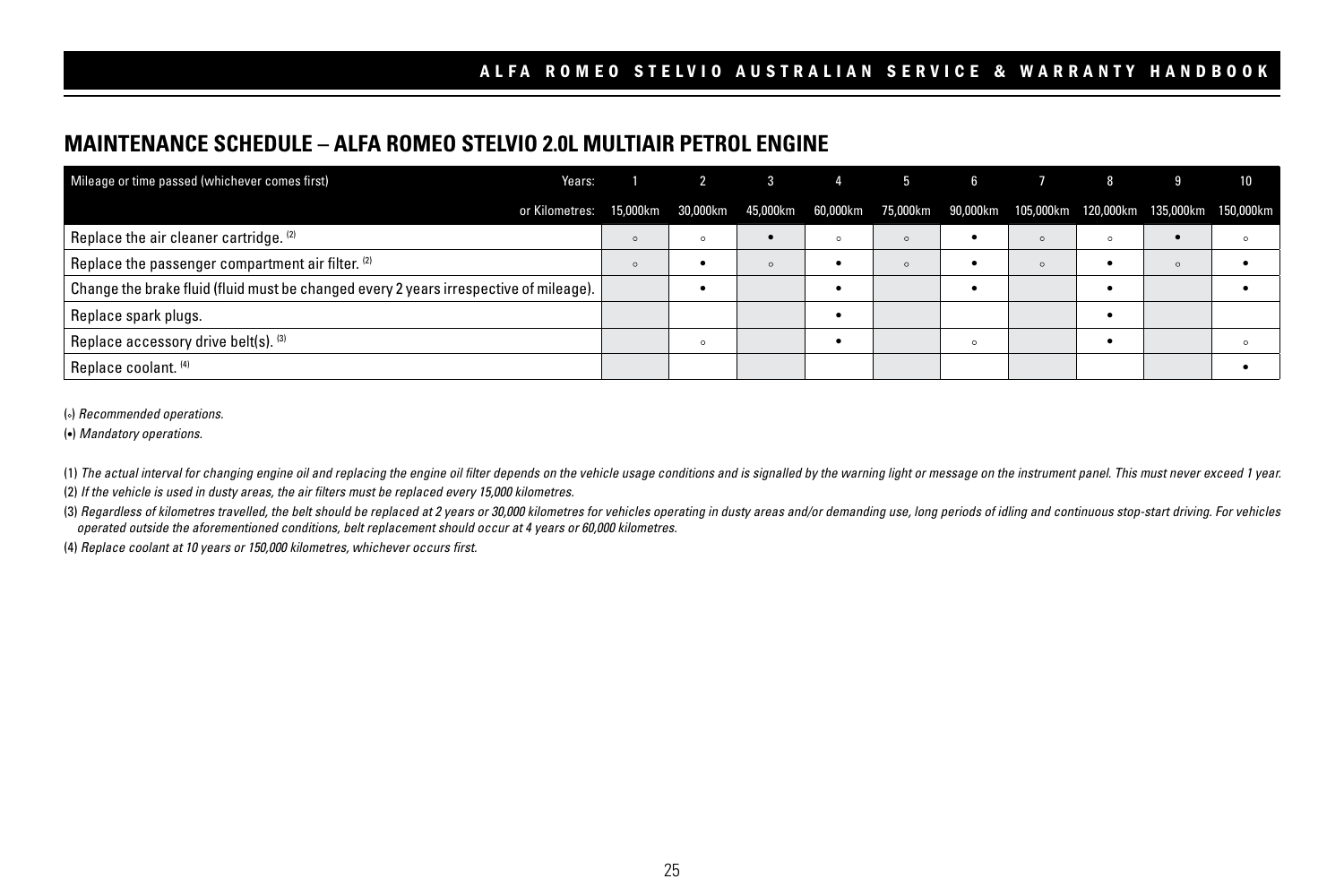### **MAINTENANCE SCHEDULE – ALFA ROMEO STELVIO 2.9L QUADRIFOGLIO PETROL ENGINE**

| Mileage or time passed (whichever comes first)                                                                                                                                              | Years:         |           | $\overline{2}$ | 3         |           | 5.        | 6         | 7         | 8         | 9         | 10        |
|---------------------------------------------------------------------------------------------------------------------------------------------------------------------------------------------|----------------|-----------|----------------|-----------|-----------|-----------|-----------|-----------|-----------|-----------|-----------|
|                                                                                                                                                                                             | or Kilometres: | 15,000km  | 30,000km       | 45,000km  | 60,000km  | 75,000km  | 90,000km  | 105,000km | 120,000km | 135,000km | 150,000km |
| Check vehicle for outstanding Service Campaigns.                                                                                                                                            |                | $\bullet$ | ٠              | $\bullet$ | $\bullet$ |           | $\bullet$ | $\bullet$ | ٠         | $\bullet$ | $\bullet$ |
| Check battery charge status with the proper diagnostic instrument.                                                                                                                          |                | $\bullet$ | ٠              | $\bullet$ | $\bullet$ |           | ٠         | $\bullet$ | $\bullet$ | $\bullet$ | $\bullet$ |
| Check tyre condition/wear and adjust pressure, if necessary. Check the tyre service<br>kit conditions/expiry date (where provided).                                                         |                |           |                | $\bullet$ |           |           |           | $\bullet$ |           |           |           |
| Check operation of lighting system (headlights, taillights, indicators, hazard warning<br>lights, boot, passenger compartment, glove compartment, instrument panel warning<br>lights etc.). |                |           |                |           |           |           |           |           |           |           |           |
| Check and, if necessary, top up fluid levels (engine, transmission, coolant, hydraulic<br>brake/clutch, windscreen washer, battery etc.).                                                   |                |           |                | ٠         | ٠         |           |           |           |           |           |           |
| Check condition of exhaust system, check for damage and leaks.                                                                                                                              |                | $\bullet$ | ٠              | $\bullet$ | $\bullet$ |           | ٠         | $\bullet$ | $\bullet$ | $\bullet$ | $\bullet$ |
| Connect the diagnostic tool, to check engine management system operation,<br>emissions and, where present, engine oil deterioration.                                                        |                |           |                | $\bullet$ | ٠         |           |           | $\bullet$ |           |           |           |
| Visually inspect conditions of: exterior bodywork, underbody protection, pipes and<br>hoses (exhaust, fuel system, brakes), rubber elements (boots, seals/grommets,<br>bushes, etc.).       |                | $\bullet$ |                | $\bullet$ | ٠         |           |           | $\bullet$ |           |           |           |
| Check windscreen wiper blade position/wear.                                                                                                                                                 |                | $\bullet$ | $\bullet$      | $\bullet$ | $\bullet$ | $\bullet$ | ٠         | $\bullet$ | $\bullet$ | $\bullet$ | ٠         |
| Check operation of the windscreen wiper/washer system and adjust jets, if<br>necessary.                                                                                                     |                |           |                | $\bullet$ | $\bullet$ |           |           | $\bullet$ |           | $\bullet$ | $\bullet$ |
| Check operation of bonnet, boot and door locks, clean and lubricate linkage as<br>required.                                                                                                 |                | $\bullet$ |                |           |           |           |           |           |           |           |           |
| Visually inspect conditions and wear of front and rear disc brake pads and operation<br>of pad wear indicator (where present).                                                              |                | $\bullet$ |                | $\bullet$ | ٠         |           |           | $\bullet$ |           |           |           |
| Visually inspect condition and tensioning of accessory drive belt(s).                                                                                                                       |                | $\bullet$ | ٠              | $\bullet$ |           | ٠         | ٠         | $\bullet$ |           | $\bullet$ | $\bullet$ |
| Change engine oil and replace oil filter. (1)                                                                                                                                               |                | $\bullet$ | ٠              | ٠         |           |           | ٠         | $\bullet$ | ٠         | $\bullet$ |           |
| Replace transfer case fluid.                                                                                                                                                                |                |           |                |           |           |           |           |           |           |           |           |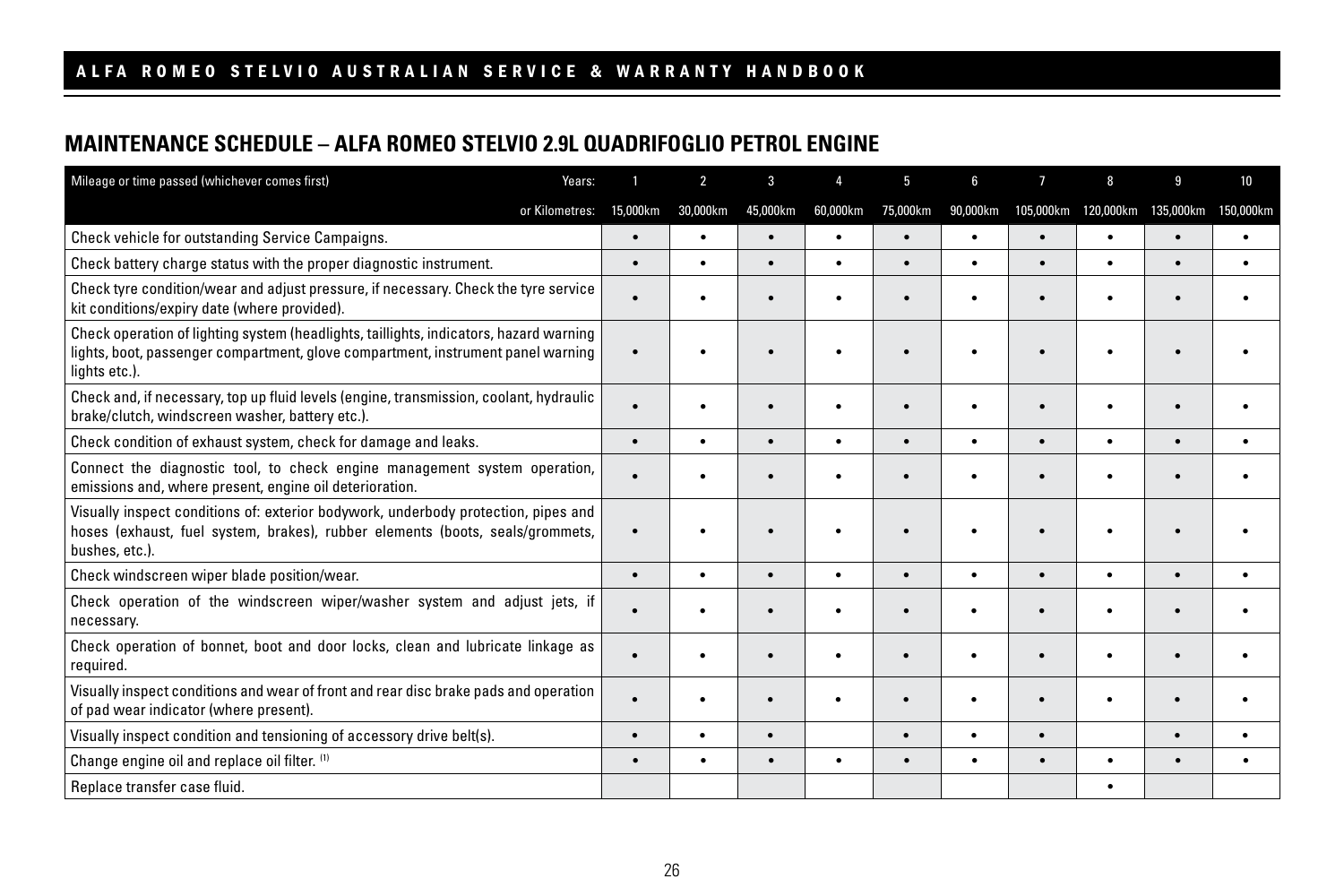### **MAINTENANCE SCHEDULE – ALFA ROMEO STELVIO 2.9L QUADRIFOGLIO PETROL ENGINE**

| Mileage or time passed (whichever comes first)<br>Years:                                                     | $\overline{2}$ | 3 4 5    |         | 6       |         | 8 |         | 10 |
|--------------------------------------------------------------------------------------------------------------|----------------|----------|---------|---------|---------|---|---------|----|
| or Kilometres: 15,000km 30,000km 45,000km 60,000km 75,000km 90,000km 105,000km 120,000km 135,000km 150,000km |                |          |         |         |         |   |         |    |
| Replace the air cleaner cartridge. (2)                                                                       |                | $\circ$  | $\circ$ |         | $\circ$ |   | $\circ$ |    |
| Replace the passenger compartment air filter. <sup>(2)</sup>                                                 |                | $\Omega$ | $\circ$ |         | $\circ$ |   | $\circ$ |    |
| Change the brake fluid (fluid must be changed every 2 years irrespective of mileage).                        |                |          |         |         |         |   |         |    |
| Replace spark plugs.                                                                                         |                |          |         |         |         |   |         |    |
| Replace accessory drive belt(s). (3)                                                                         | $\Omega$       |          |         | $\circ$ |         |   |         |    |
| Replace coolant. (4)                                                                                         |                |          |         |         |         |   |         |    |

( ) *Recommended operations.*

(•) *Mandatory operations.*

(1) The actual interval for changing engine oil and replacing the engine oil filter depends on the vehicle usage conditions and is signalled by the warning light or message on the instrument panel. This must never exceed 1 (2) *If the vehicle is used in dusty areas, the air filters must be replaced every 15,000 kilometres.*

(3) Regardless of kilometres travelled, the belt should be replaced at 2 years or 30,000 kilometres for vehicles operating in dusty areas and/or demanding use, long periods of idling and continuous stop-start driving. For *operated outside the aforementioned conditions, belt replacement should occur at 4 years or 60,000 kilometres.*

(4) *Replace coolant at 10 years or 150,000 kilometres, whichever occurs first.*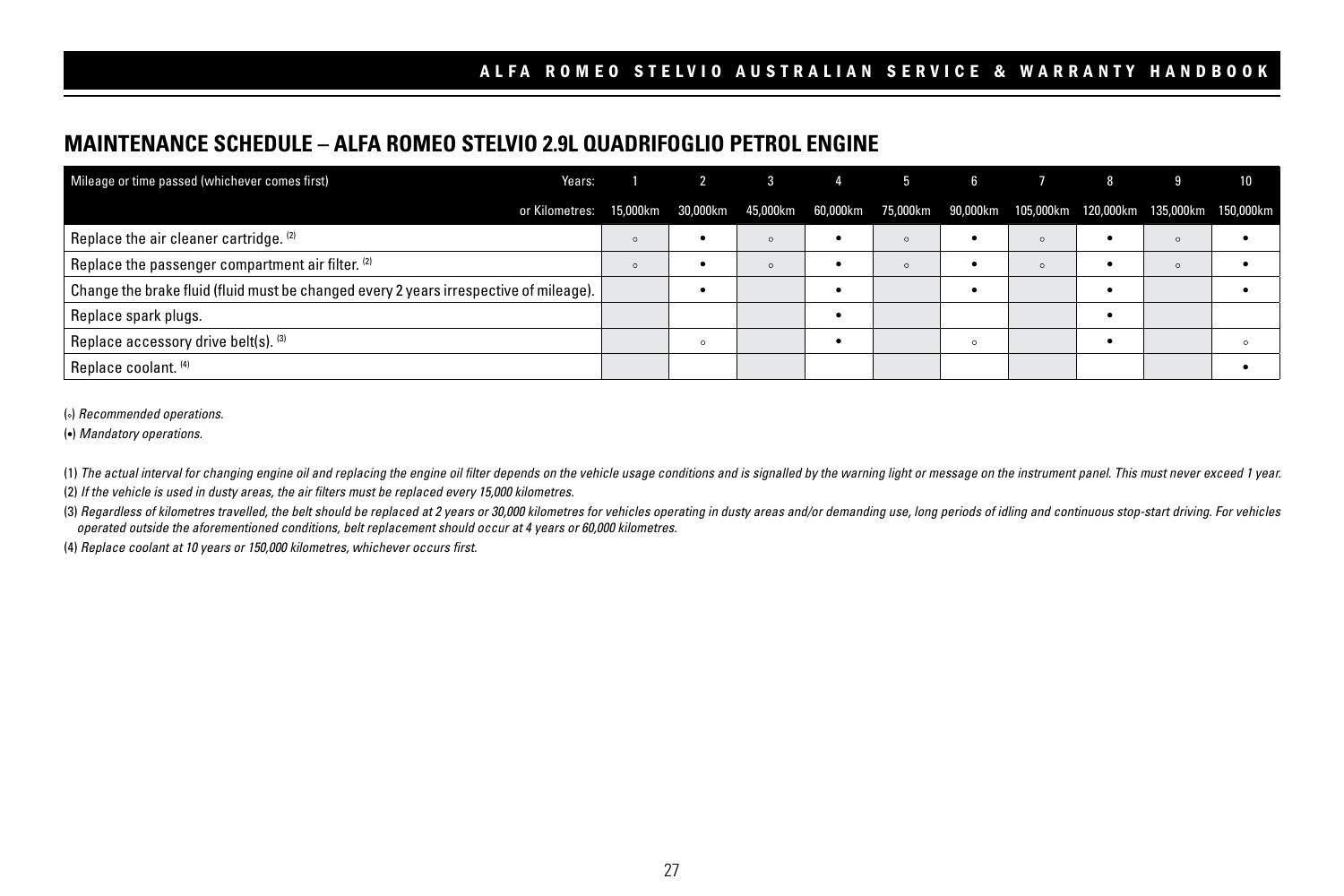The following are provided to log and record the completion of service. Please ensure that each coupon and stub is completed and stamped by the Service Provider carrying out the work. We recommend the use of genuine Mopar parts and accessories.

| DATE:                                       | DATE:                             | DATE:                                       |
|---------------------------------------------|-----------------------------------|---------------------------------------------|
| <b>ODOMETER READING:</b><br><b>Contract</b> | <b>ODOMETER READING:</b>          | <b>ODOMETER READING:</b><br><b>Contract</b> |
| MOPAR,<br>AUTHORISED DEALER STAMP           | MOPAR,<br>AUTHORISED DEALER STAMP | MOPAR,<br>AUTHORISED DEALER STAMP           |
|                                             |                                   |                                             |
| DATE:                                       | DATE:                             | DATE:                                       |
| <b>ODOMETER READING:</b>                    | <b>ODOMETER READING:</b>          | <b>ODOMETER READING:</b>                    |
| MOPAR.                                      | MOPAR,                            | MOPAR,                                      |
| AUTHORISED DEALER STAMP                     | AUTHORISED DEALER STAMP           | AUTHORISED DEALER STAMP                     |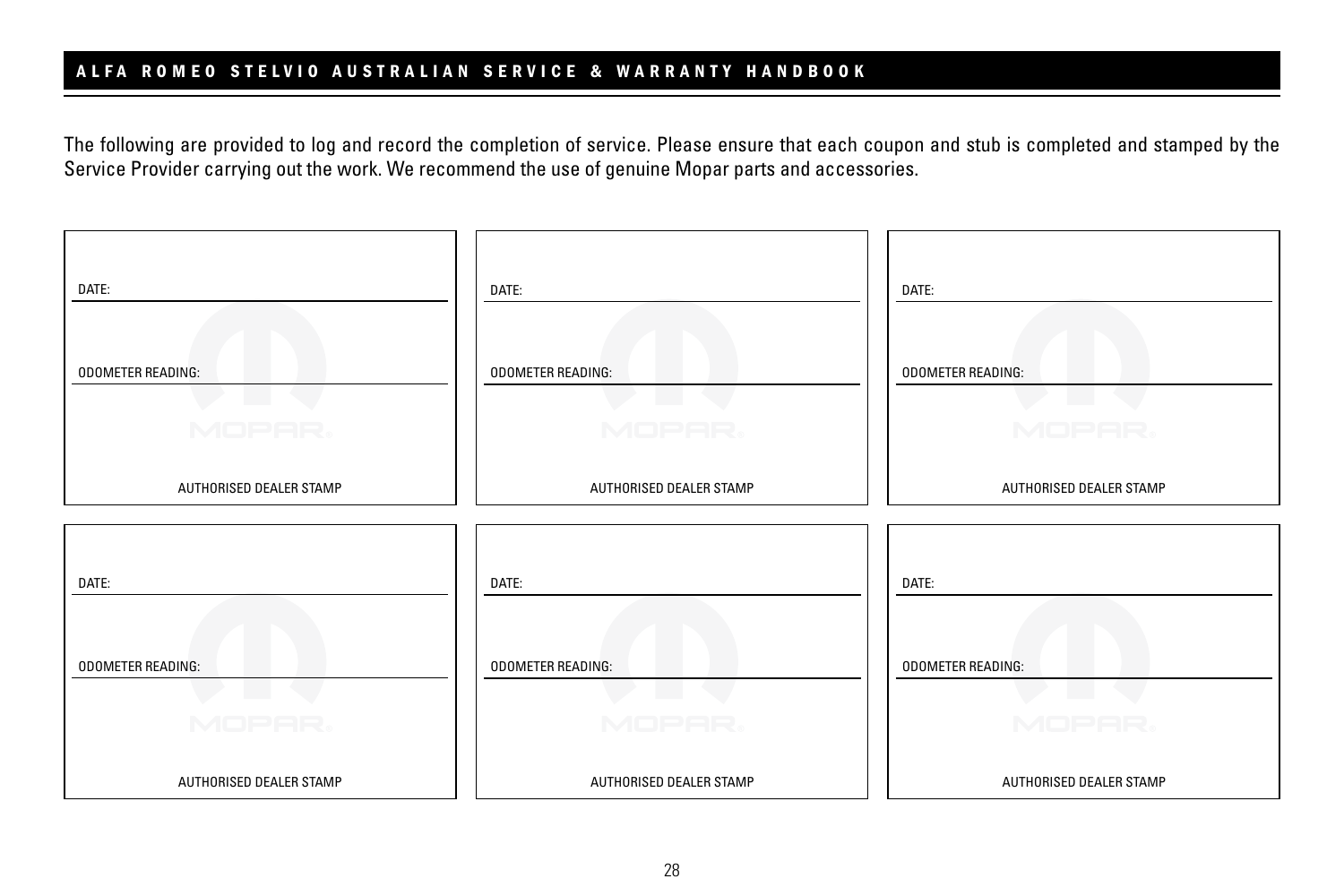The following are provided to log and record the completion of service. Please ensure that each coupon and stub is completed and stamped by the Service Provider carrying out the work. We recommend the use of genuine Mopar parts and accessories.

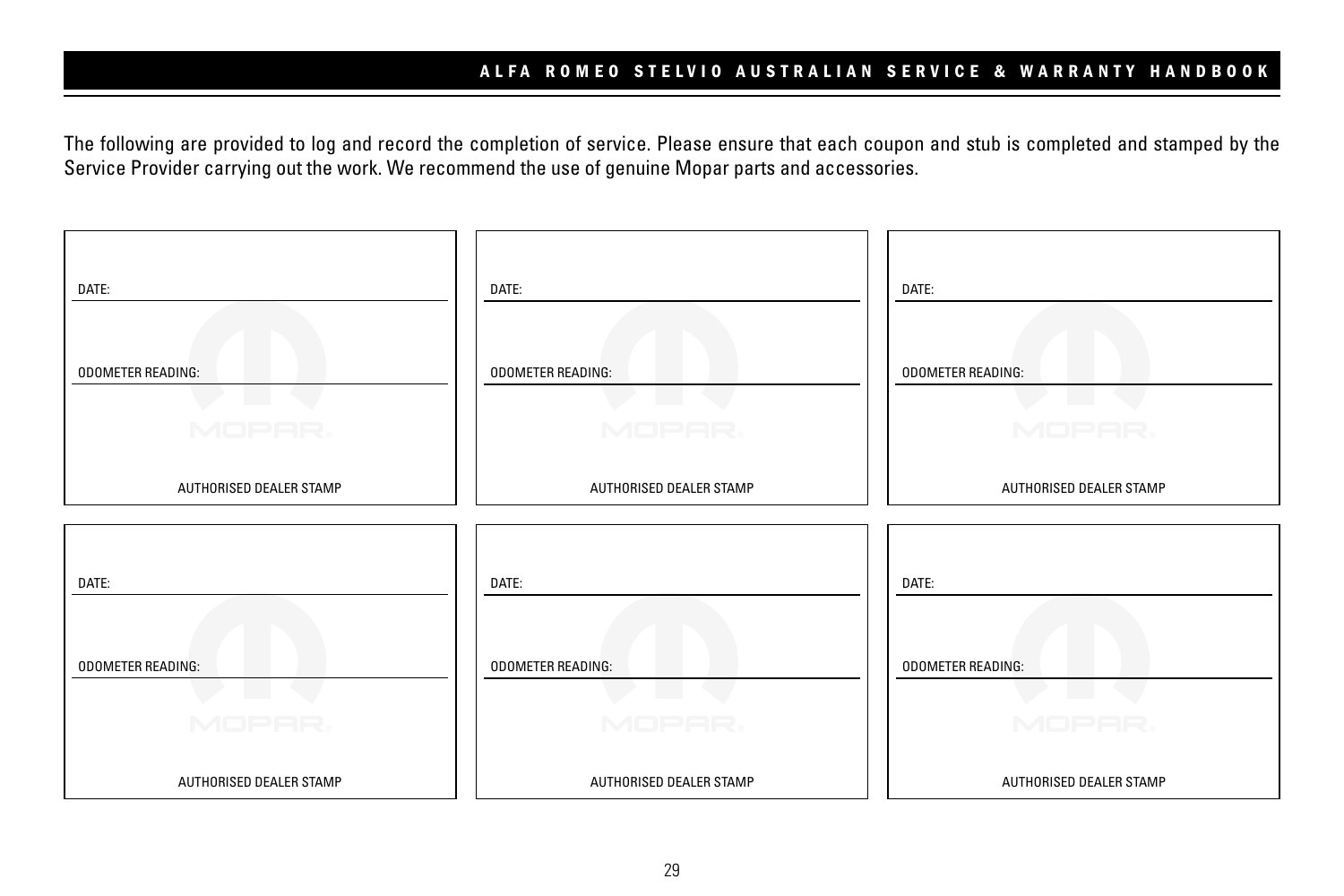The following are provided to log and record the completion of service. Please ensure that each coupon and stub is completed and stamped by the Service Provider carrying out the work. We recommend the use of genuine Mopar parts and accessories.

| DATE:                                                 | DATE:                                      | DATE:                              |
|-------------------------------------------------------|--------------------------------------------|------------------------------------|
| <b>ODOMETER READING:</b><br><b>Contract</b><br>MOPAR, | <b>ODOMETER READING:</b><br>a sa<br>MOPAR, | <b>ODOMETER READING:</b><br>MOPAR, |
| AUTHORISED DEALER STAMP                               | AUTHORISED DEALER STAMP                    | AUTHORISED DEALER STAMP            |
| DATE:                                                 | DATE:                                      | DATE:                              |
| <b>ODOMETER READING:</b><br>MOPAR.                    | <b>ODOMETER READING:</b><br>MOPAR,         | <b>ODOMETER READING:</b><br>MOPAR. |
| AUTHORISED DEALER STAMP                               | AUTHORISED DEALER STAMP                    | AUTHORISED DEALER STAMP            |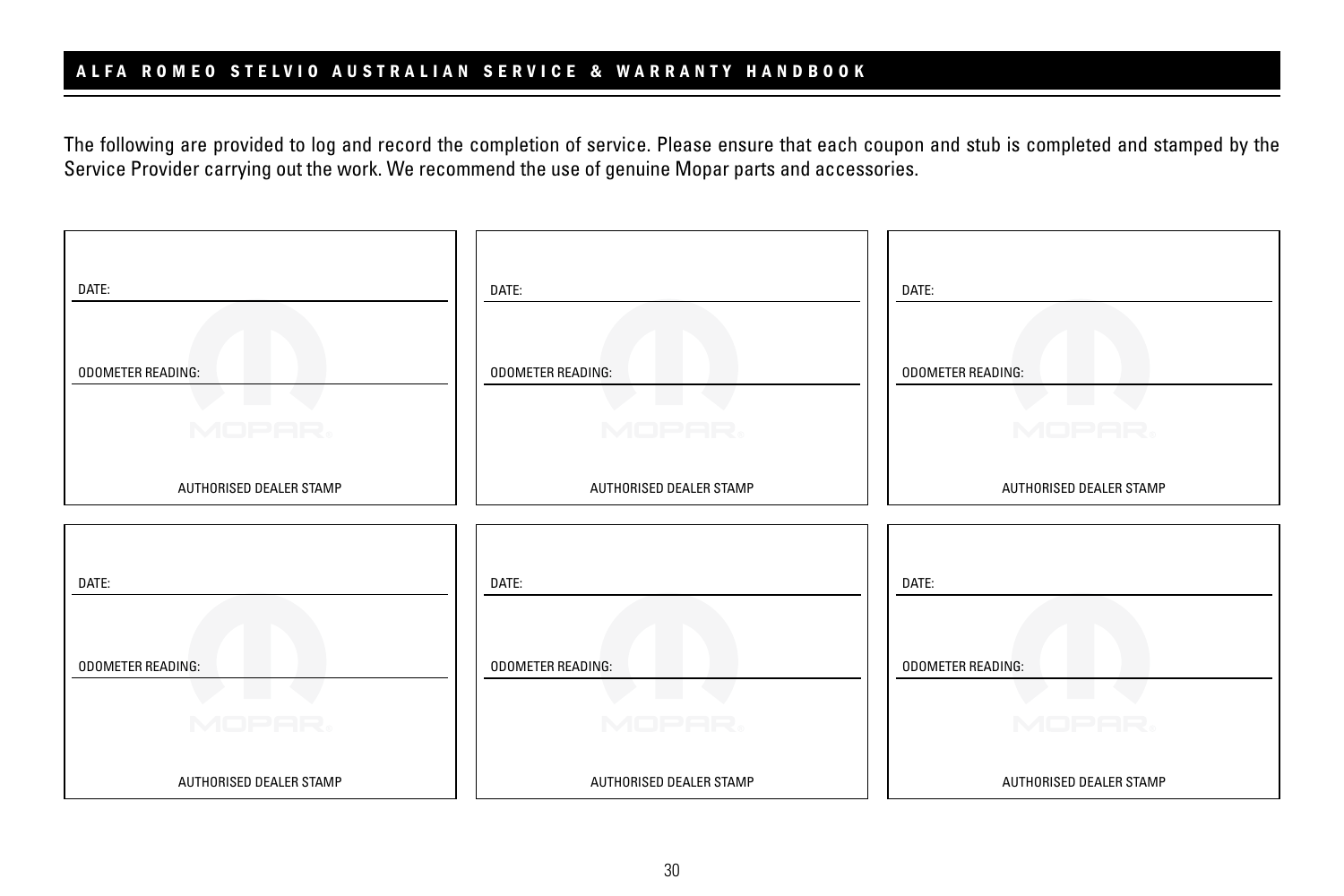| <b>CHANGE OF OWNERSHIP/ADDRESS FORM</b><br>Please complete and forward to FCAA upon vehicle change of ownership/<br>address. Postage details can be found on the back of this form. | <b>CHANGE OF OWNERSHIP/ADDRESS FORM</b><br>Please complete and forward to FCAA upon vehicle change of ownership,<br>address. Postage details can be found on the back of this form. |
|-------------------------------------------------------------------------------------------------------------------------------------------------------------------------------------|-------------------------------------------------------------------------------------------------------------------------------------------------------------------------------------|
| Please tick one of the following:<br>New Owner<br>Name or Address Change                                                                                                            | Please tick one of the following:<br>New Owner<br>Name or Address Change                                                                                                            |
| <b>Vehicle Identification Number (VIN):</b>                                                                                                                                         | Vehicle Identification Number (VIN):                                                                                                                                                |
|                                                                                                                                                                                     |                                                                                                                                                                                     |
| <b>Engine Number:</b><br><b>Registration Number:</b><br>Name:                                                                                                                       | <b>Engine Number:</b><br><b>Registration Number:</b><br>Name:                                                                                                                       |
| Address:                                                                                                                                                                            | Address:                                                                                                                                                                            |
| Suburb:                                                                                                                                                                             | Suburb:                                                                                                                                                                             |
| Postcode:<br>State:                                                                                                                                                                 | State:<br>Postcode:                                                                                                                                                                 |
| <b>Phone Number:</b>                                                                                                                                                                | <b>Phone Number:</b>                                                                                                                                                                |
| Email:                                                                                                                                                                              | Email:                                                                                                                                                                              |
|                                                                                                                                                                                     |                                                                                                                                                                                     |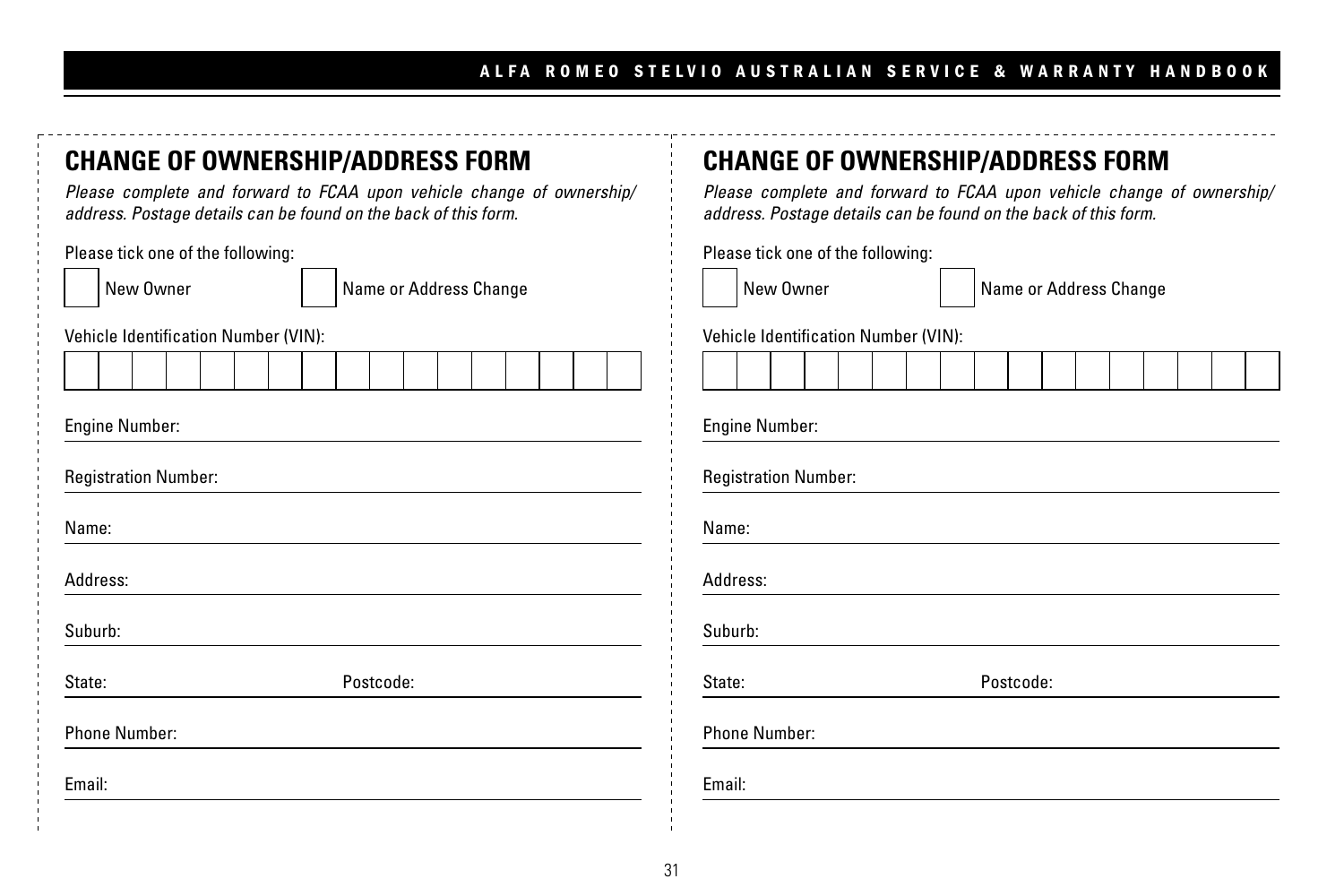#### **BY POST**

If your name or address has changed or you are the owner of this vehicle please complete the other side of this form and mail in a stamped envelope to the following address:

FCA Australia Pty Ltd PO BOX 23267 Docklands VIC 3008

Please provide proof of ownership if completing this form to register a change of ownership e.g., a receipt of purchase or a copy of the contract.

#### **BY EMAIL**

Alternatively, fill out the form provided, scan the completed form and send the form and proof of ownership where relevant to: auscustomercare@fcagroup.com

#### **FCAA PRIVACY POLICY**

At FCAA, we share your concern over privacy. Your personal information is collected and may be shared within FCAA and its global group, authorised dealers, and third parties who provide products and services to FCAA or its authorised dealers for administration of the warranty program and customer satisfaction program, and as otherwise required or permitted by law. You may elect to have no other communication with us, other than in relation to these warranty related issues and customer satisfaction measures.

However, we wish to maintain an on-going relationship with you, as a member of the FCAA family. This requires the use of the information provided to us, either directly or through our authorised dealer network. This information allows both your dealer, FCAA, associated companies and third party service providers to provide you with continuing support and assistance, and it helps us in the development of relevant marketing communications and special offers for your benefit. Simply check the box and sign below if you wish to receive future marketing communications, including updates, special offers and information on new models. You can opt-out at any time, using the opt-out mechanism in such communications or by contacting us on the details below. If you do not provide us with the information requested, we may not be able to provide you with the communications and products and services described above.

A full copy of the FCAA Privacy Policy may be obtained through your dealer, through an FCAA office or on our website www.fiatchrysler.com.au. The FCAA Privacy Policy explains how you can seek access and correction of the information we hold about you. Put simply, all you have to do is notify FCAA of your request in writing marked to the attention of the Chief Security Officer at PO Box 23267, Docklands VIC 3008 or make the request via our website. The FCAA Privacy Policy also sets out how you can make a privacy related complaint, how that complaint will be dealt with and the extent to which your information may be disclosed to overseas recipients, including relevant countries.

**YES,** I wish to receive future marketing communications, including updates, special offers and information on new models.

#### **BY POST**

If your name or address has changed or you are the owner of this vehicle please complete the other side of this form and mail in a stamped envelope to the following address:

FCA Australia Pty Ltd PO BOX 23267 Docklands VIC 3008

Please provide proof of ownership if completing this form to register a change of ownership e.g., a receipt of purchase or a copy of the contract.

#### **BY EMAIL**

Alternatively, fill out the form provided, scan the completed form and send the form and proof of ownership where relevant to: auscustomercare@fcagroup.com

#### **FCAA PRIVACY POLICY**

At FCAA, we share your concern over privacy. Your personal information is collected and may be shared within FCAA and its global group, authorised dealers, and third parties who provide products and services to FCAA or its authorised dealers for administration of the warranty program and customer satisfaction program, and as otherwise required or permitted by law. You may elect to have no other communication with us, other than in relation to these warranty related issues and customer satisfaction measures.

However, we wish to maintain an on-going relationship with you, as a member of the FCAA family. This requires the use of the information provided to us, either directly or through our authorised dealer network. This information allows both your dealer, FCAA, associated companies and third party service providers to provide you with continuing support and assistance, and it helps us in the development of relevant marketing communications and special offers for your benefit. Simply check the box and sign below if you wish to receive future marketing communications, including updates, special offers and information on new models. You can opt-out at any time, using the opt-out mechanism in such communications or by contacting us on the details below. If you do not provide us with the information requested, we may not be able to provide you with the communications and products and services described above.

A full copy of the FCAA Privacy Policy may be obtained through your dealer, through an FCAA office or on our website www.fiatchrysler.com.au. The FCAA Privacy Policy explains how you can seek access and correction of the information we hold about you. Put simply, all you have to do is notify FCAA of your request in writing marked to the attention of the Chief Security Officer at PO Box 23267, Docklands VIC 3008 or make the request via our website. The FCAA Privacy Policy also sets out how you can make a privacy related complaint, how that complaint will be dealt with and the extent to which your information may be disclosed to overseas recipients, including relevant countries.

**YES,** I wish to receive future marketing communications, including updates, special offers and information on new models.

SIGNED BY:

SIGNED BY: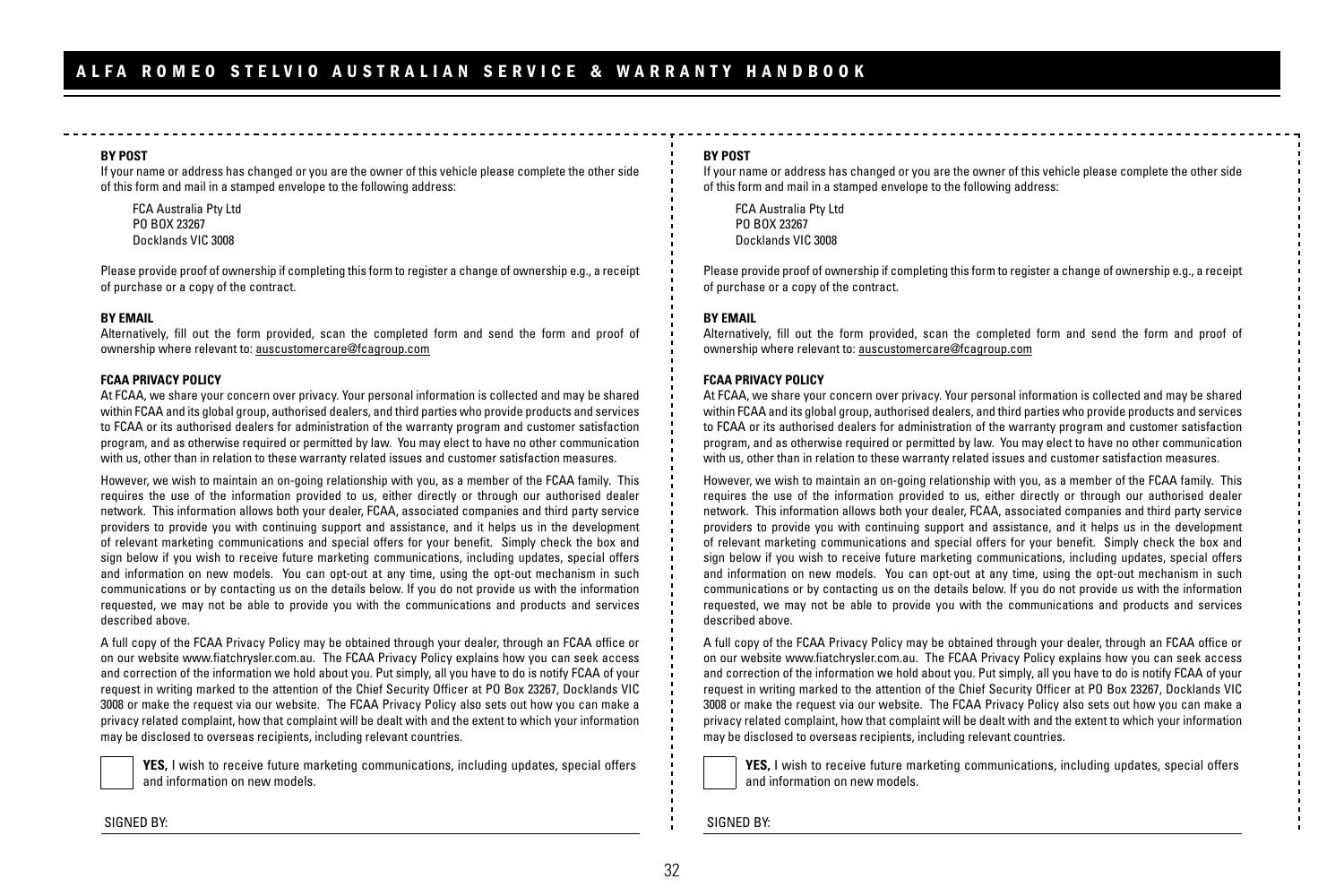| <b>CHANGE OF OWNERSHIP/ADDRESS FORM</b><br>Please complete and forward to FCAA upon vehicle change of ownership/<br>address. Postage details can be found on the back of this form. | <b>CHANGE OF OWNERSHIP/ADDRESS FORM</b><br>Please complete and forward to FCAA upon vehicle change of ownership,<br>address. Postage details can be found on the back of this form. |
|-------------------------------------------------------------------------------------------------------------------------------------------------------------------------------------|-------------------------------------------------------------------------------------------------------------------------------------------------------------------------------------|
| Please tick one of the following:<br>New Owner<br>Name or Address Change                                                                                                            | Please tick one of the following:<br>New Owner<br>Name or Address Change                                                                                                            |
| Vehicle Identification Number (VIN):                                                                                                                                                | Vehicle Identification Number (VIN):                                                                                                                                                |
|                                                                                                                                                                                     |                                                                                                                                                                                     |
| <b>Engine Number:</b>                                                                                                                                                               | <b>Engine Number:</b>                                                                                                                                                               |
| <b>Registration Number:</b>                                                                                                                                                         | <b>Registration Number:</b>                                                                                                                                                         |
| Name:                                                                                                                                                                               | Name:                                                                                                                                                                               |
| Address:                                                                                                                                                                            | Address:                                                                                                                                                                            |
| Suburb:                                                                                                                                                                             | Suburb:                                                                                                                                                                             |
| Postcode:<br>State:                                                                                                                                                                 | State:<br>Postcode:                                                                                                                                                                 |
| <b>Phone Number:</b>                                                                                                                                                                | <b>Phone Number:</b>                                                                                                                                                                |
| Email:                                                                                                                                                                              | Email:                                                                                                                                                                              |
|                                                                                                                                                                                     |                                                                                                                                                                                     |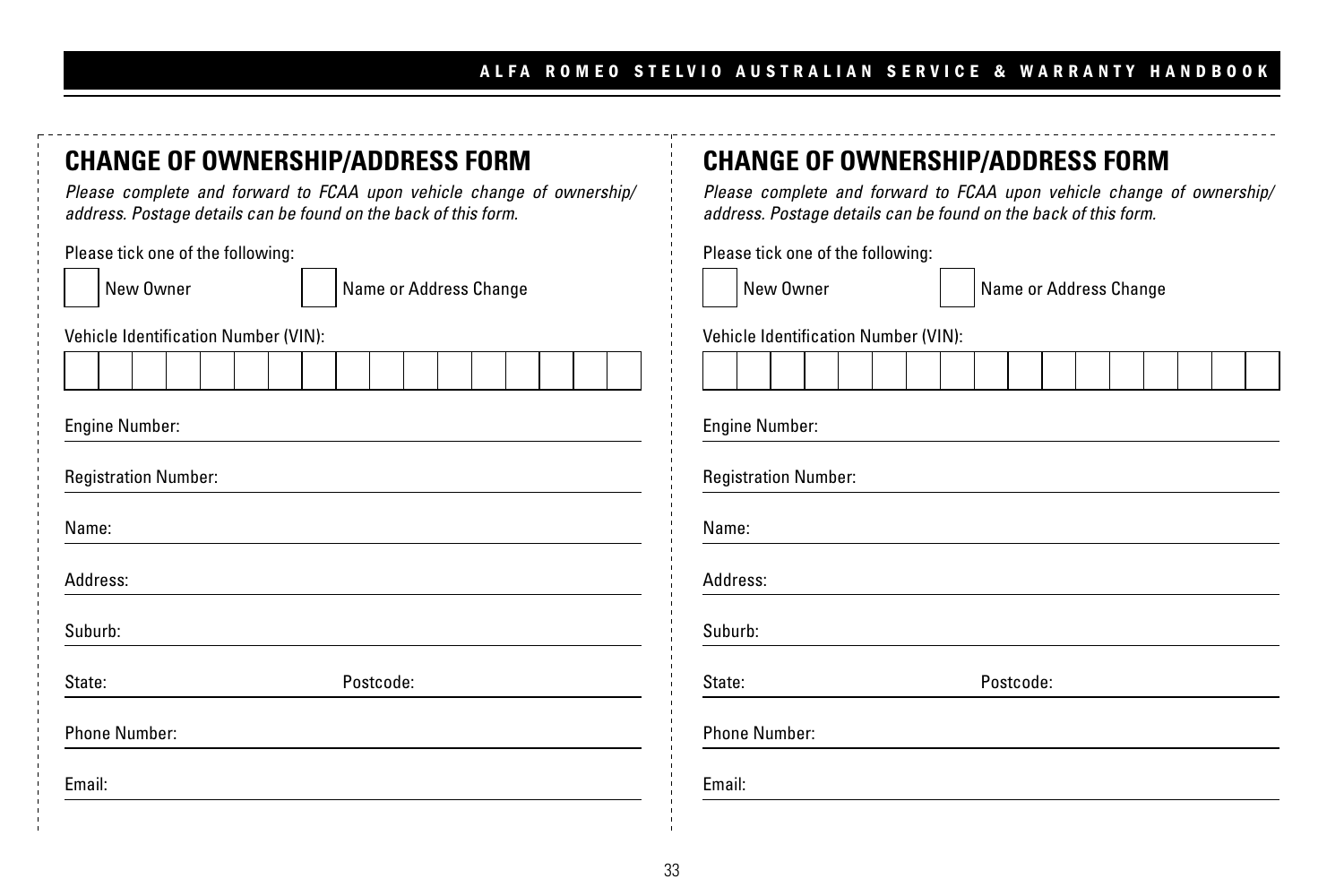#### **BY POST**

If your name or address has changed or you are the owner of this vehicle please complete the other side of this form and mail in a stamped envelope to the following address:

FCA Australia Pty Ltd PO BOX 23267 Docklands VIC 3008

Please provide proof of ownership if completing this form to register a change of ownership e.g., a receipt of purchase or a copy of the contract.

#### **BY EMAIL**

Alternatively, fill out the form provided, scan the completed form and send the form and proof of ownership where relevant to: auscustomercare@fcagroup.com

#### **FCAA PRIVACY POLICY**

At FCAA, we share your concern over privacy. Your personal information is collected and may be shared within FCAA and its global group, authorised dealers, and third parties who provide products and services to FCAA or its authorised dealers for administration of the warranty program and customer satisfaction program, and as otherwise required or permitted by law. You may elect to have no other communication with us, other than in relation to these warranty related issues and customer satisfaction measures.

However, we wish to maintain an on-going relationship with you, as a member of the FCAA family. This requires the use of the information provided to us, either directly or through our authorised dealer network. This information allows both your dealer, FCAA, associated companies and third party service providers to provide you with continuing support and assistance, and it helps us in the development of relevant marketing communications and special offers for your benefit. Simply check the box and sign below if you wish to receive future marketing communications, including updates, special offers and information on new models. You can opt-out at any time, using the opt-out mechanism in such communications or by contacting us on the details below. If you do not provide us with the information requested, we may not be able to provide you with the communications and products and services described above.

A full copy of the FCAA Privacy Policy may be obtained through your dealer, through an FCAA office or on our website www.fiatchrysler.com.au. The FCAA Privacy Policy explains how you can seek access and correction of the information we hold about you. Put simply, all you have to do is notify FCAA of your request in writing marked to the attention of the Chief Security Officer at PO Box 23267, Docklands VIC 3008 or make the request via our website. The FCAA Privacy Policy also sets out how you can make a privacy related complaint, how that complaint will be dealt with and the extent to which your information may be disclosed to overseas recipients, including relevant countries.

**YES,** I wish to receive future marketing communications, including updates, special offers and information on new models.

#### **BY POST**

If your name or address has changed or you are the owner of this vehicle please complete the other side of this form and mail in a stamped envelope to the following address:

FCA Australia Pty Ltd PO BOX 23267 Docklands VIC 3008

Please provide proof of ownership if completing this form to register a change of ownership e.g., a receipt of purchase or a copy of the contract.

#### **BY EMAIL**

Alternatively, fill out the form provided, scan the completed form and send the form and proof of ownership where relevant to: auscustomercare@fcagroup.com

#### **FCAA PRIVACY POLICY**

At FCAA, we share your concern over privacy. Your personal information is collected and may be shared within FCAA and its global group, authorised dealers, and third parties who provide products and services to FCAA or its authorised dealers for administration of the warranty program and customer satisfaction program, and as otherwise required or permitted by law. You may elect to have no other communication with us, other than in relation to these warranty related issues and customer satisfaction measures.

However, we wish to maintain an on-going relationship with you, as a member of the FCAA family. This requires the use of the information provided to us, either directly or through our authorised dealer network. This information allows both your dealer, FCAA, associated companies and third party service providers to provide you with continuing support and assistance, and it helps us in the development of relevant marketing communications and special offers for your benefit. Simply check the box and sign below if you wish to receive future marketing communications, including updates, special offers and information on new models. You can opt-out at any time, using the opt-out mechanism in such communications or by contacting us on the details below. If you do not provide us with the information requested, we may not be able to provide you with the communications and products and services described above.

A full copy of the FCAA Privacy Policy may be obtained through your dealer, through an FCAA office or on our website www.fiatchrysler.com.au. The FCAA Privacy Policy explains how you can seek access and correction of the information we hold about you. Put simply, all you have to do is notify FCAA of your request in writing marked to the attention of the Chief Security Officer at PO Box 23267, Docklands VIC 3008 or make the request via our website. The FCAA Privacy Policy also sets out how you can make a privacy related complaint, how that complaint will be dealt with and the extent to which your information may be disclosed to overseas recipients, including relevant countries.

**YES,** I wish to receive future marketing communications, including updates, special offers and information on new models.

SIGNED BY:

SIGNED BY: